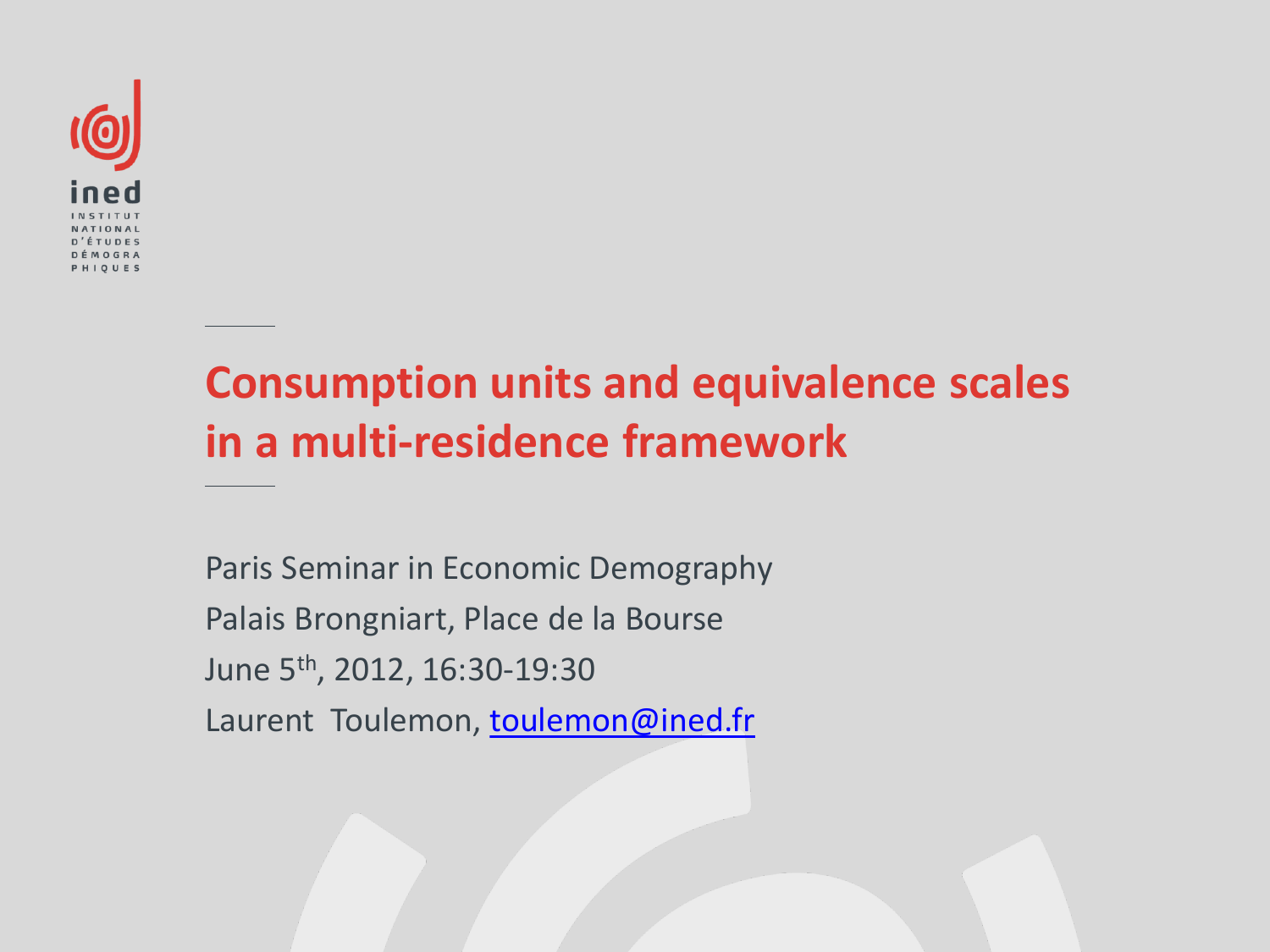#### Consumption units and equivalence scales in a multi-residence framework

- I Multi-residence, commuters between households  $\rightarrow$ a. Definitions of multiple residence →b. Identifying two-home people: data
- II Who are the commuters between households?  $\rightarrow$ a. Prevalence by sex and age  $\rightarrow$ b. Family situations and multi-residence
- III Dwellings, families and individuals →a. Multi-residence as a specific category  $\rightarrow$ b. Describing families and households
- IV Standard of living in case of multiple residence  $\rightarrow$ Adjusting income and expenses
- Conclusions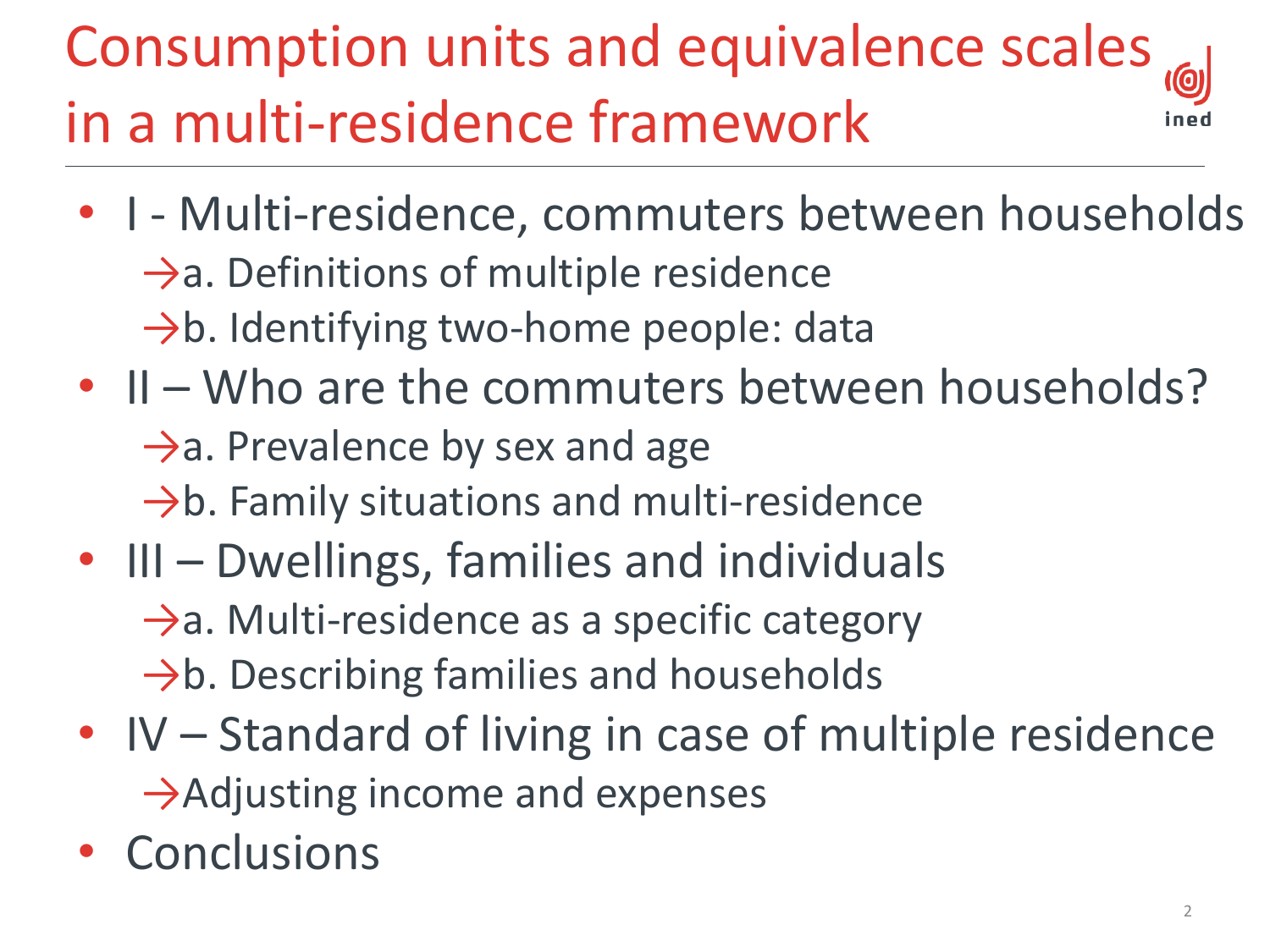I - a. Definitions of multi-residence



- What is multiple residence?
	- →Commuters between households (Saraceno, 1994)
	- →Pendolari della famiglia, Two-home children, young adults (did they leave the nest), Partially coresident couples (LATs?)
	- →More than one "usual" residence
		- During a week, a year? During the observation period?
- Three approaches of multi-residence
	- $\rightarrow$ 1. Counting and weighting individuals
	- $\rightarrow$ 2. What are the concrete family situations of commuters between households?
	- $\rightarrow$ 3. What about the usual categories?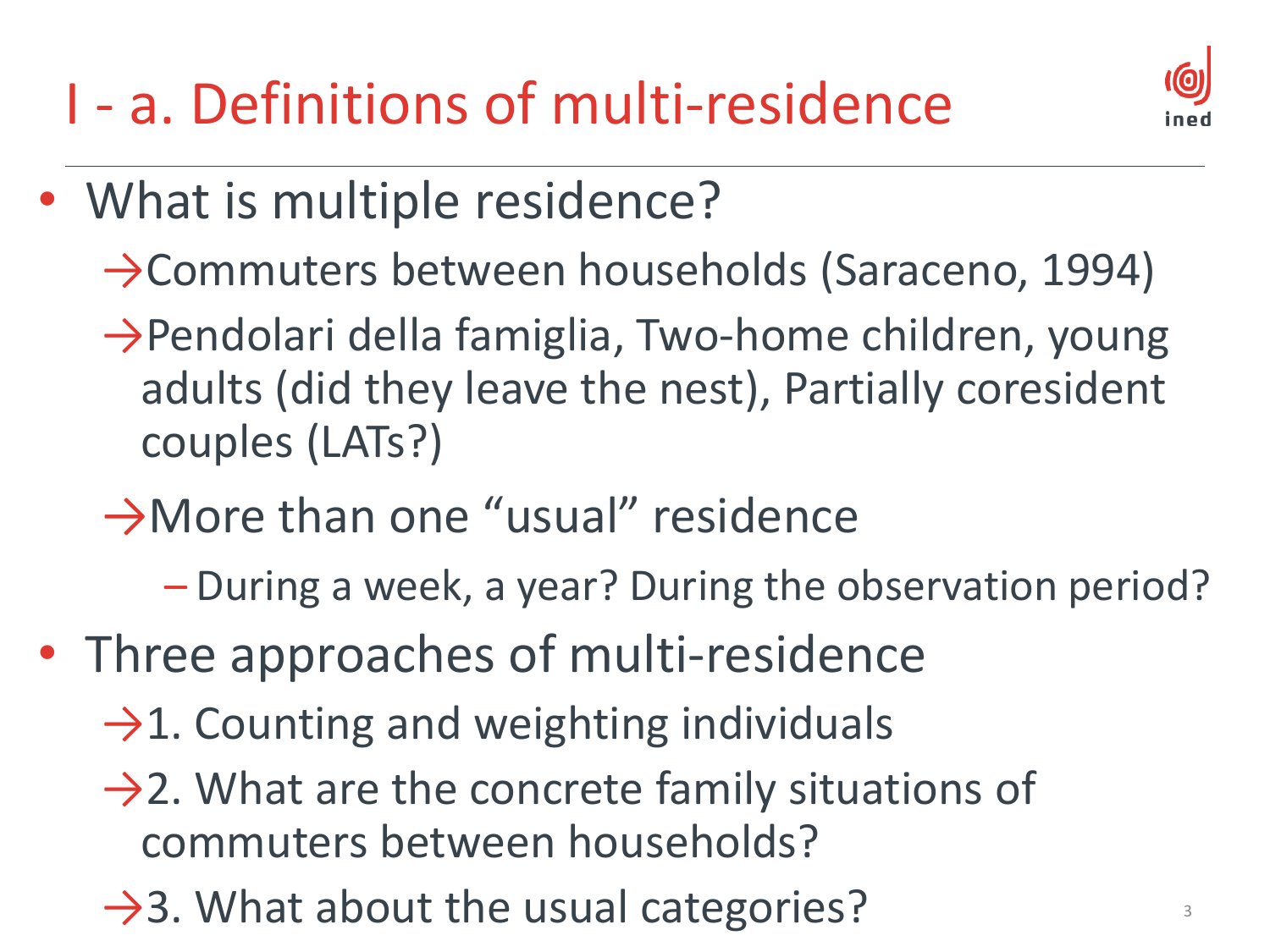

- 1. Counting and weighting individuals
	- $\rightarrow$ An individual living in two dwellings is at high risk of double count in census and surveys
	- $\rightarrow$ If it is the case, a solution is to define one and only one "main residence"; another is to halve his/her weight in both dwellings
- 2. A precise description of family situation  $\rightarrow$ Taking all dwellings into account
	- $\rightarrow$ Different issues for children, adults, old people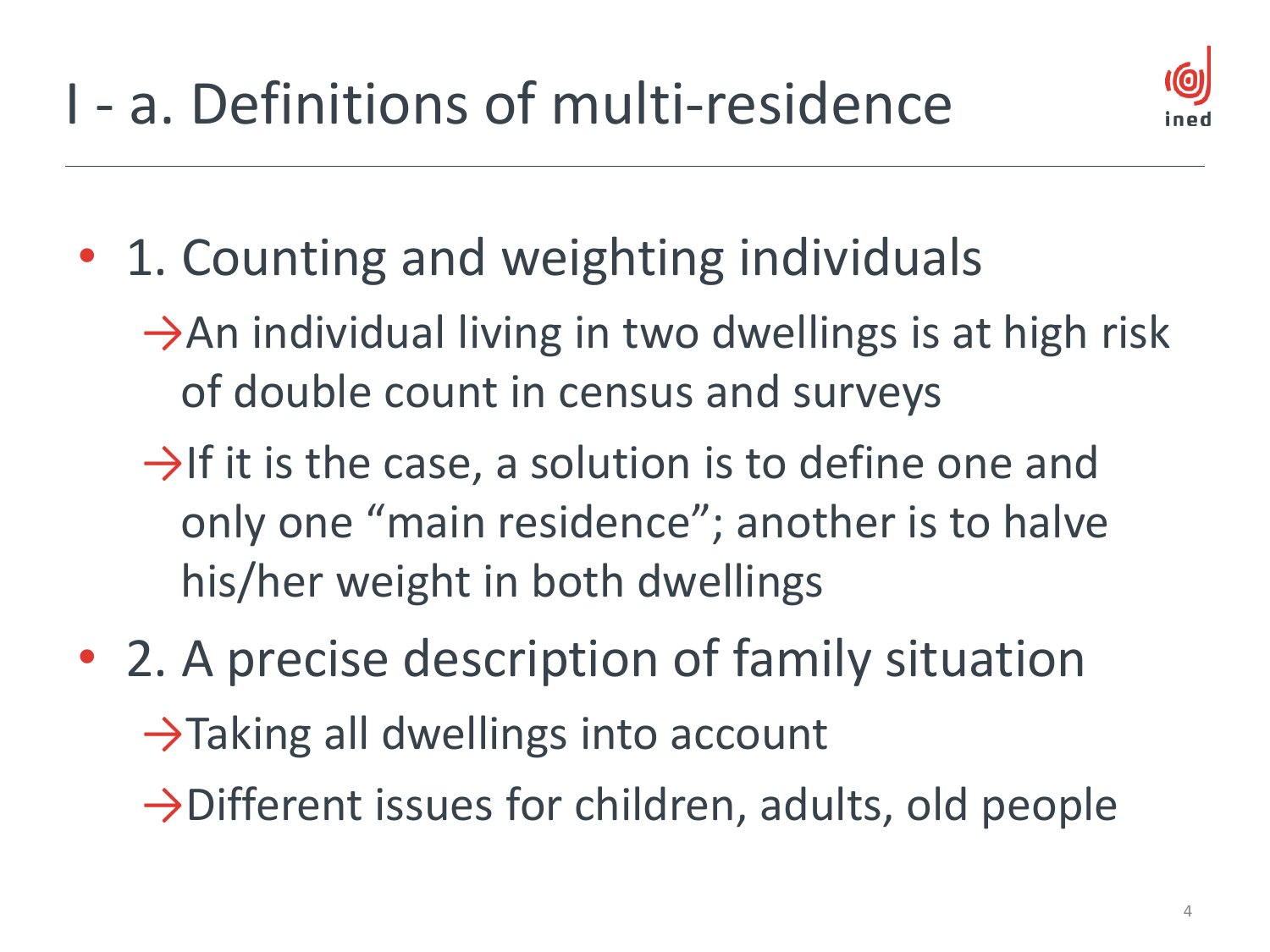### I - a. Definitions of multi-residence



- 3. What about the usual core variables?
	- $\rightarrow$ People living as a couple
		- When a couple has two "usual" dwellings
		- Partners may live together all the time, partly, or never
	- $\rightarrow$ People living alone may live...
		- In one household only, with usual "visitors"
		- In more than one dwellings, living alone in one of them
	- $\rightarrow$ One-parent families
		- Children living also elsewhere
		- Parent partly living with a partner
	- $\rightarrow$ Standard of living, consumption units
		- Partial providers and consumers?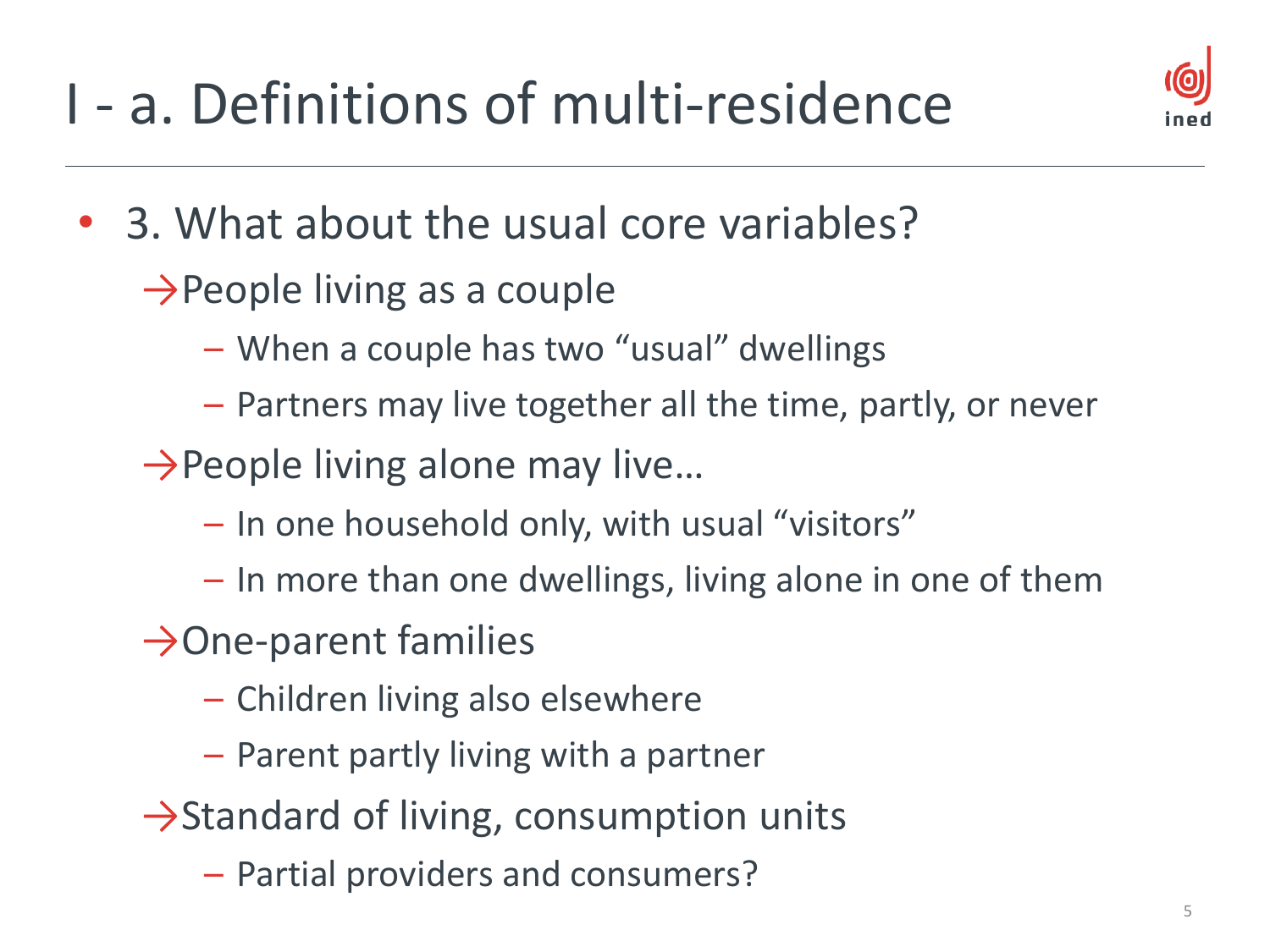## I - b. Identifying two-home people: data



- Two different definitions of multi-residence  $\rightarrow$ More than one "usual" dwelling (during a week, a year?)  $\rightarrow$ More than one dwelling during the observation period
- Concrete definitions in censuses and surveys →Single residence rule: one dwelling only for each individual →Double counting rule: counting people everywhere they are →Complete information rule: explicitly consider commuters
- Eligible criteria for a complete information rule  $\rightarrow$ Period of time used in the definition
	- $\rightarrow$ Time spent in each dwelling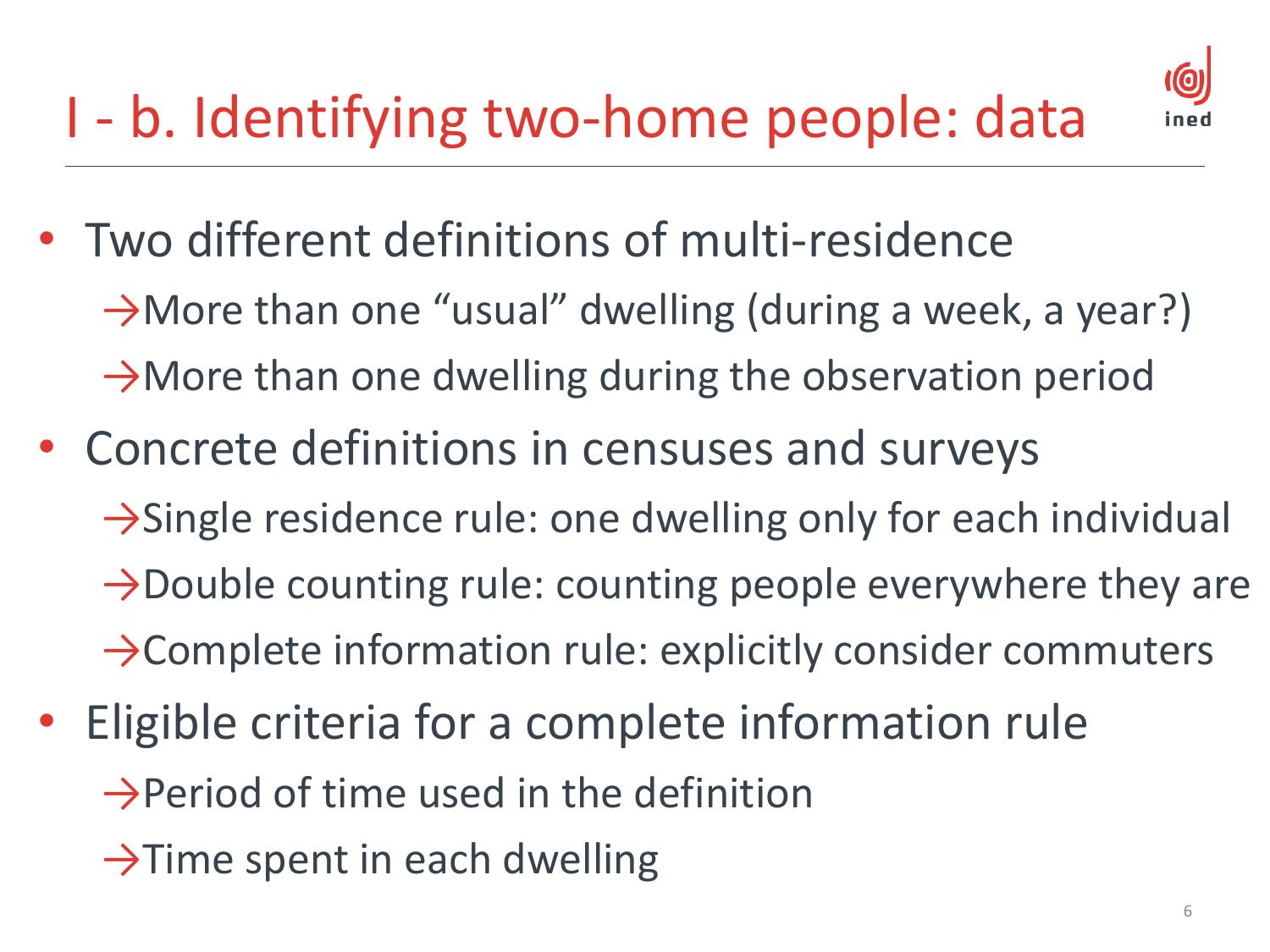I - b. Identifying two-home people: data



- The census deals with dwellings
	- →Members of the household
		- Those whose "main residence" is in this dwelling fill in a census form
		- The other members are not counted in the dwelling
		- "Population at census night" in England
- Risks of double count and omission
	- $\rightarrow$ In France, yearly census surveys
		- This increases the risk of double count,
		- while the risk of omission has diminished
	- $\rightarrow$ In some countries (Switzerland) people fill in a form in all their "usual" dwellings
		- $-$  In order to control and avoid double counting  $7$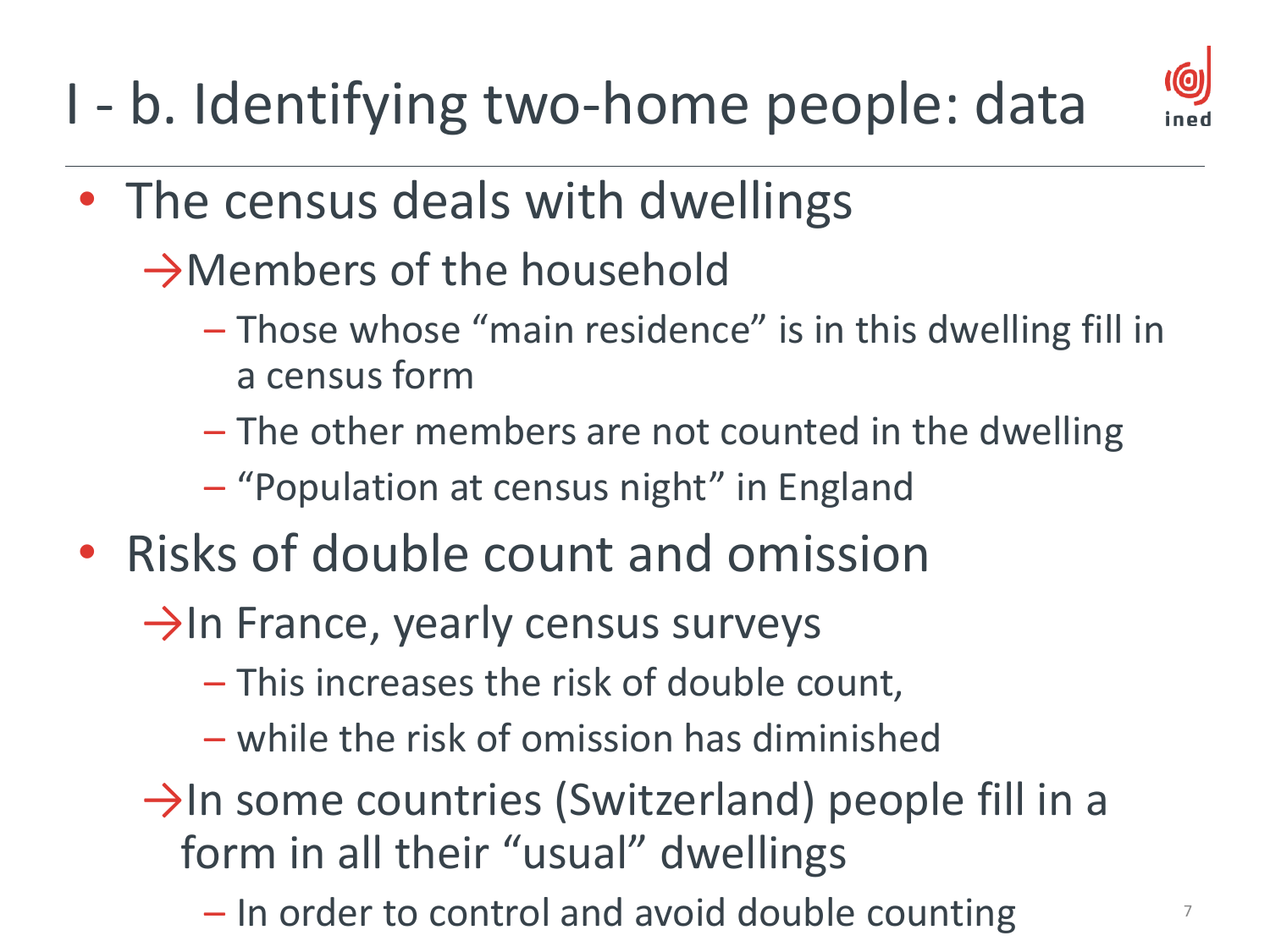#### French census (waves 2005 to 2007): omission, <u>(@)</u> ined Double counting of children and young adults

Relative apparent net migration of natives between birth and census (in %). Years 1990, 1999 and 2006

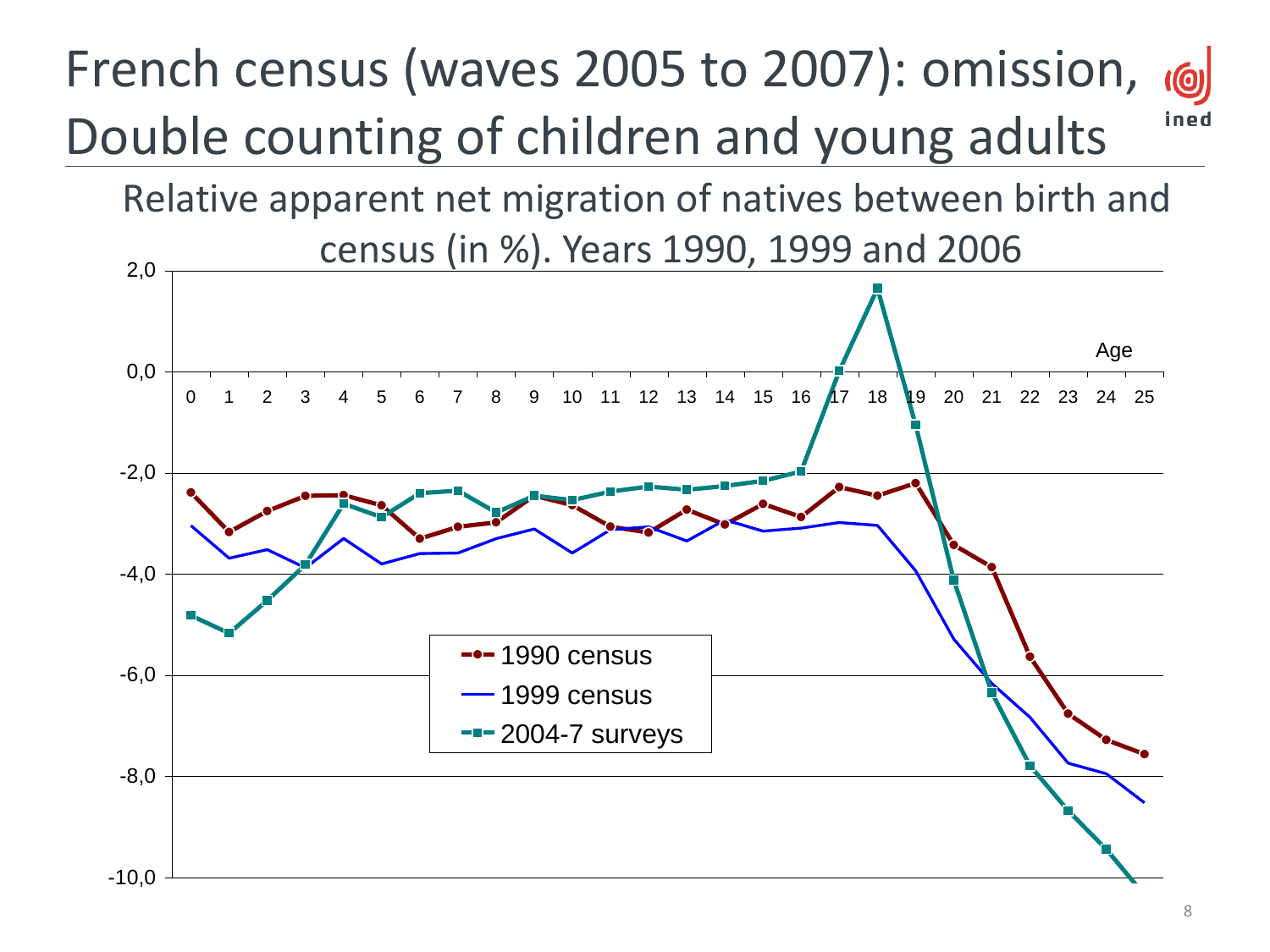#### I - b. Identifying two-home people: data



- A new feature in the French surveys  $\rightarrow$ Introduced by the Insee in 2004
- The list of dwelling members
	- $\rightarrow$ includes all people who live usually in the dwelling, even if they also usually live elsewhere

 $\rightarrow$ Includes information on all family links

- Specific information on the other dwellings
	- $\rightarrow$ If a person also lives elsewhere, some information is asked on the other dwelling
		- How much time is spent in each dwelling, type of dwelling (household or communal establishment), who lives there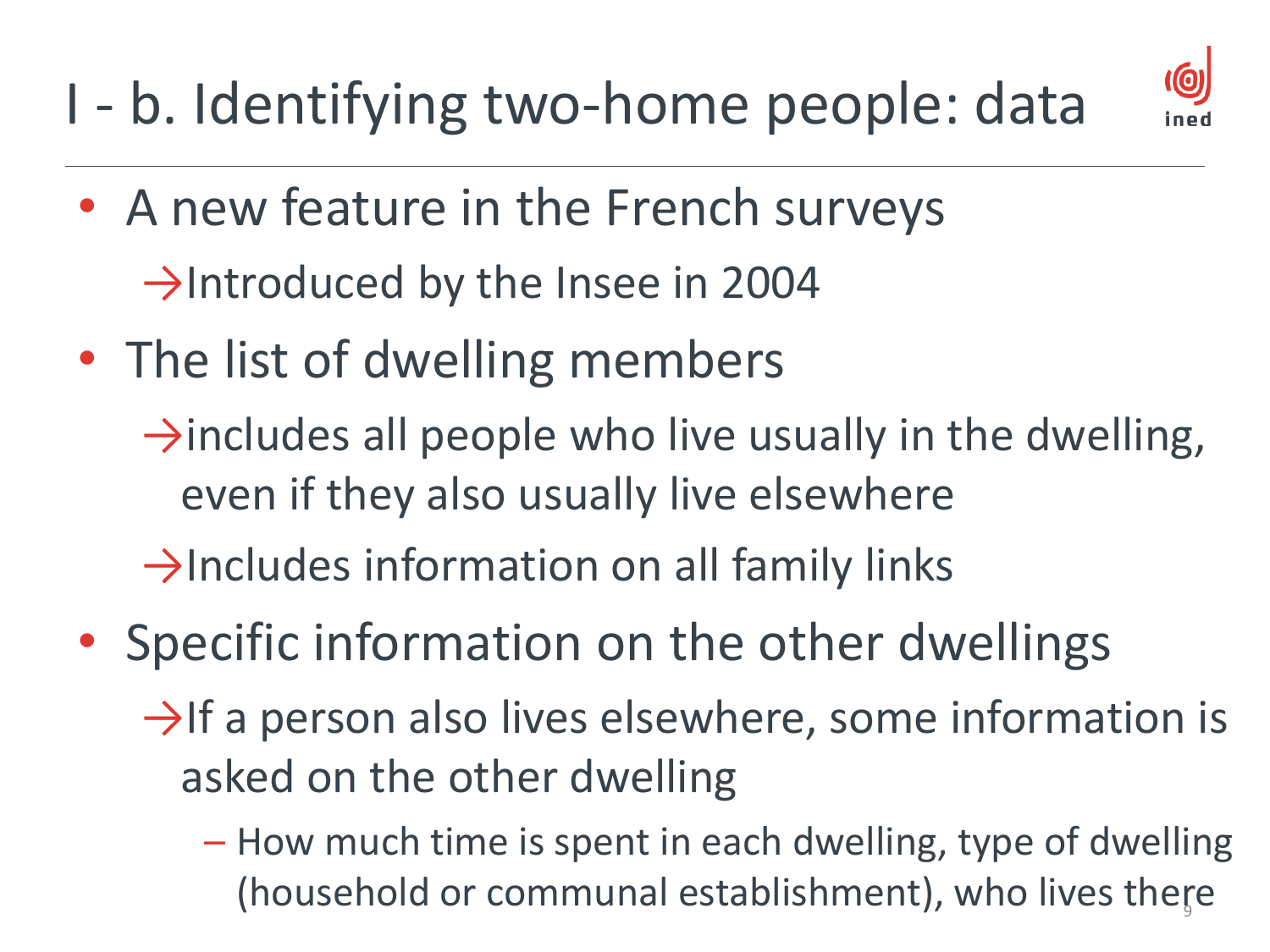I - b. Identifying two-home people: data



- Dwellings, households, individuals
	- $\rightarrow$ Household = common budget
	- $\rightarrow$ Several households can share a dwelling
	- $\rightarrow$ A household may use more than one dwellings
- Merging surveys since 2004  $\rightarrow$ A very large dataset (600,000 individuals)  $\rightarrow$ Almost the same information in all surveys
	- $\rightarrow$ The EU-SILC is a panel survey
- Here analyses are presented at the dwelling and individual levels

→Household level for income and standard of living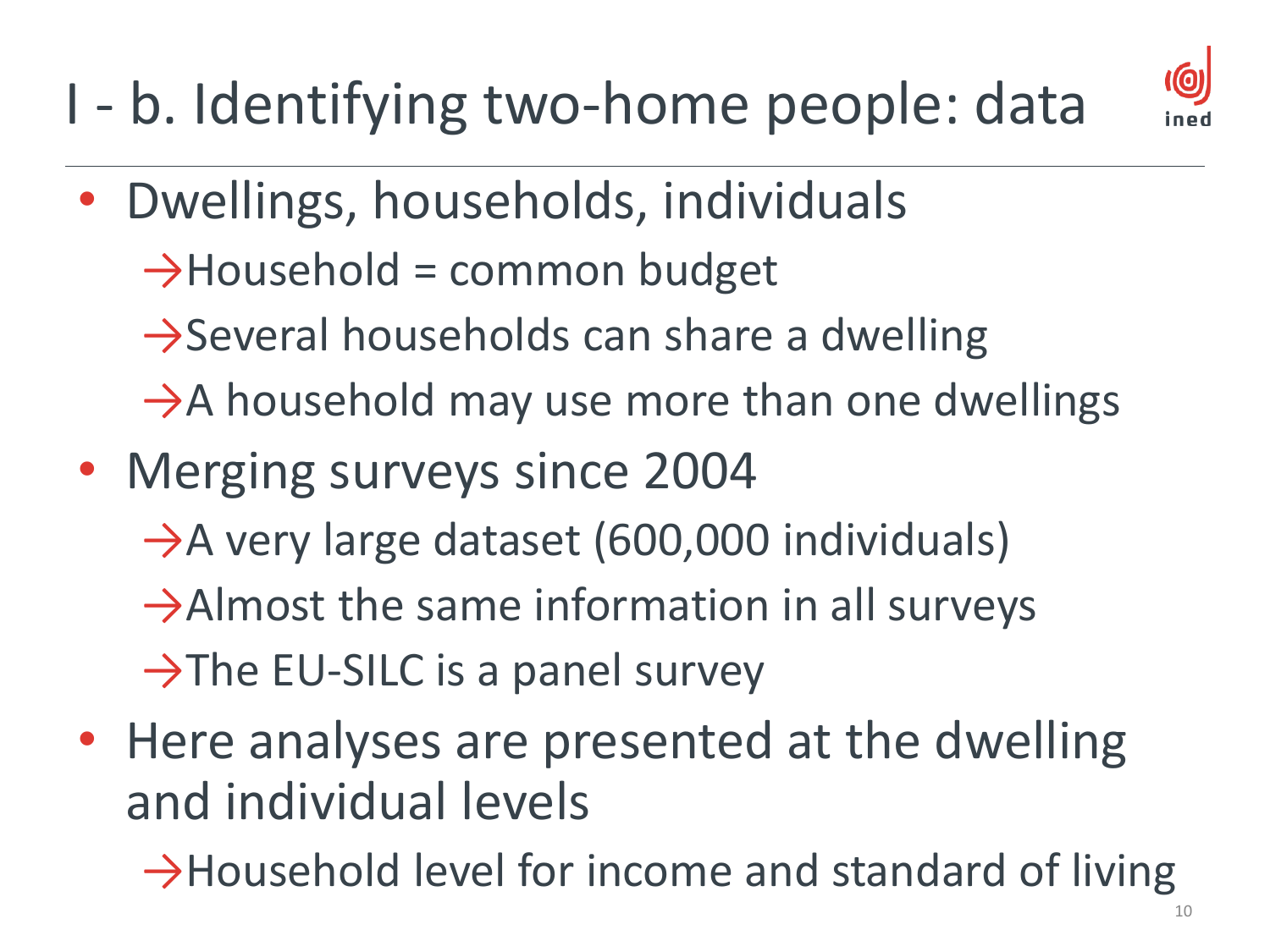

- a. Prevalence of multi-residence
	- $\rightarrow$ by sex and age, in several surveys
	- $\rightarrow$ among respondents and in the population
- Weighting the individuals
	- $\rightarrow$ If the other dwelling could be included in the sample, then the weight must be halved
	- $\rightarrow$ A check with life table estimates
		- Based on entries into and exits from "commuting", by sex and age, as commuting is not lasting so long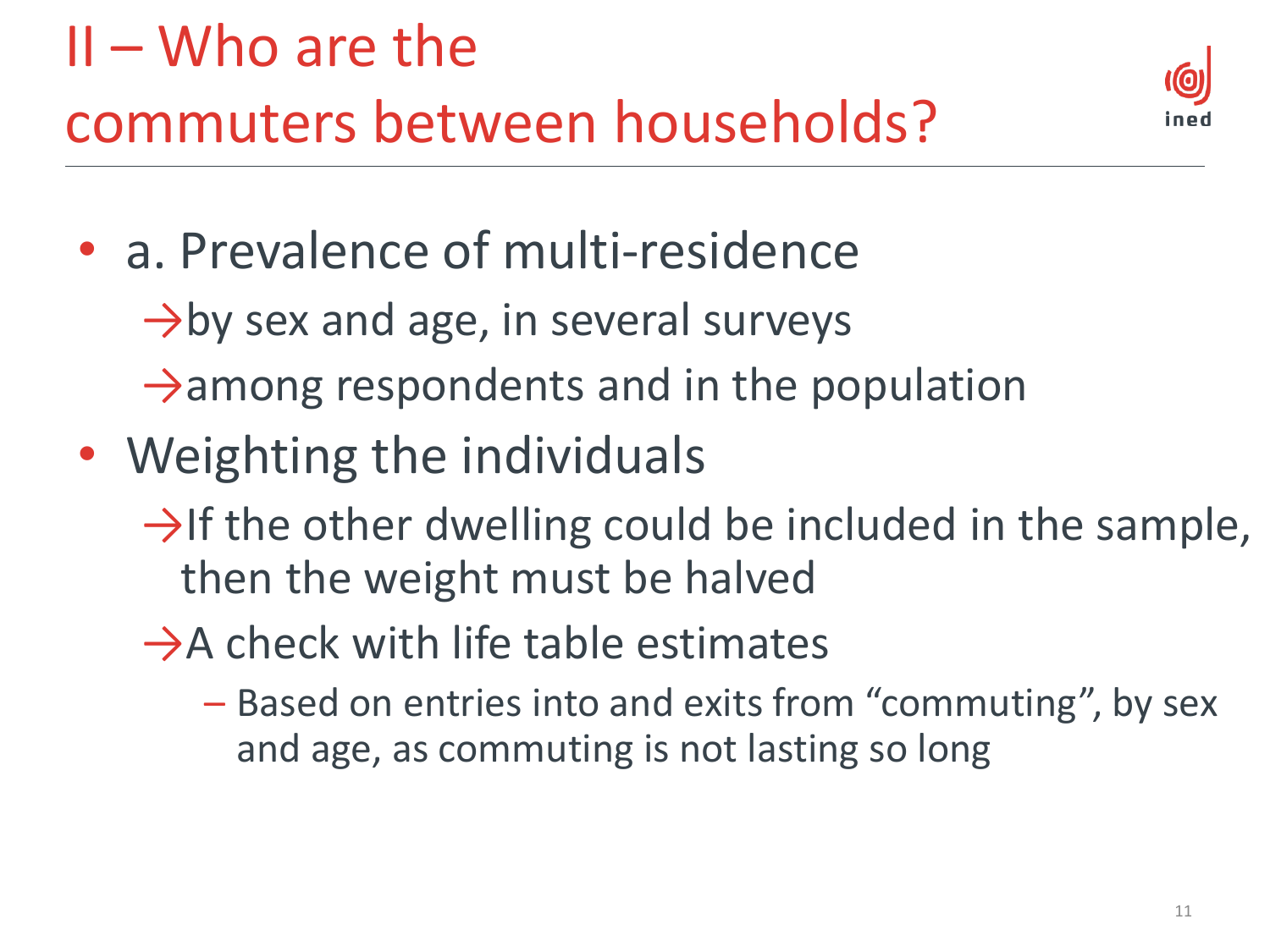#### $II - a$ . Multi-residence by age



Proportion of *respondents* having another "usual" dwelling, by age (%)



– Source : Thomas Denoyelle, merged survey data files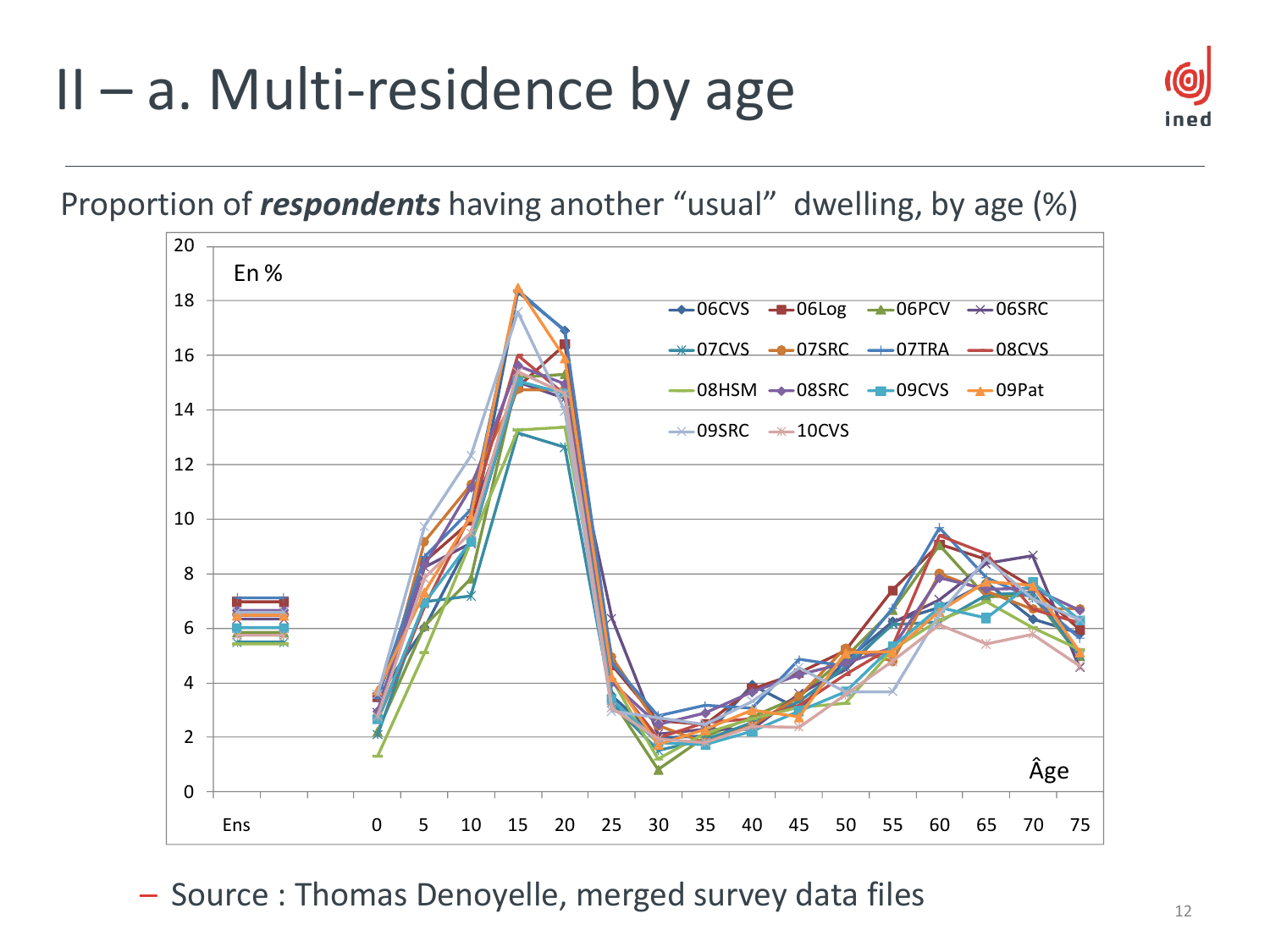$II - a$ . Prevalence by sex and age



- Weighting the individuals
	- $\rightarrow$  Large differences from one survey to the next
	- $\rightarrow$ Taking into account their inclusion probability
	- $\rightarrow$ Halving the weight of those who can be included twice
	- $\rightarrow$ The inclusion probability in the other dwelling is not always easy to know
		- Communal establishments may be excluded
		- Is the other dwelling "the main residence for a household" (French criterion for inclusion)
	- $\rightarrow$ Very diverse situations
		- Weight divided by the number of "usual" residences eligible for inclusion in the sample  $13$   $13$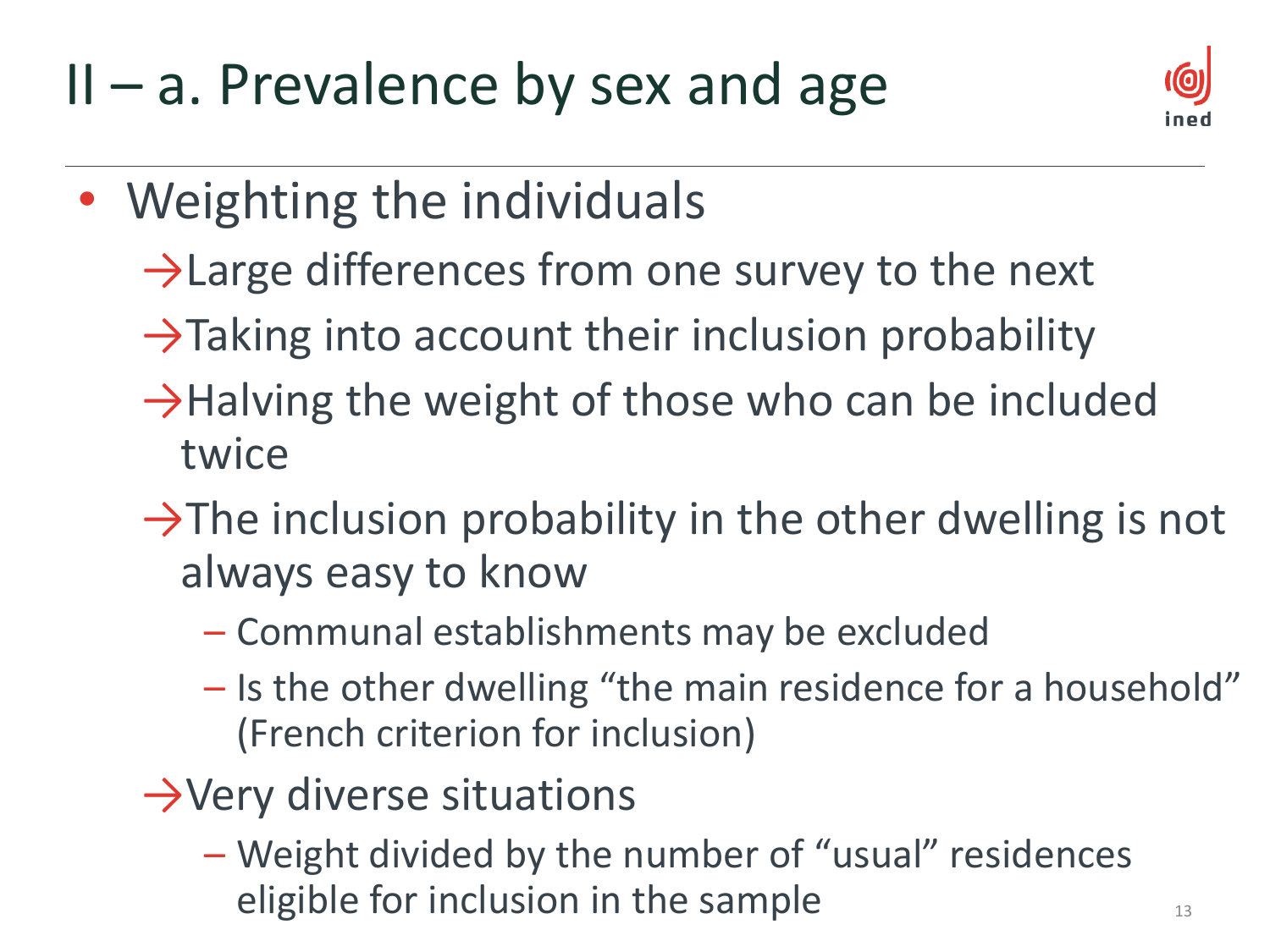#### $II - a$ . Multiple residence by sex and age



<u>(@)</u>

ned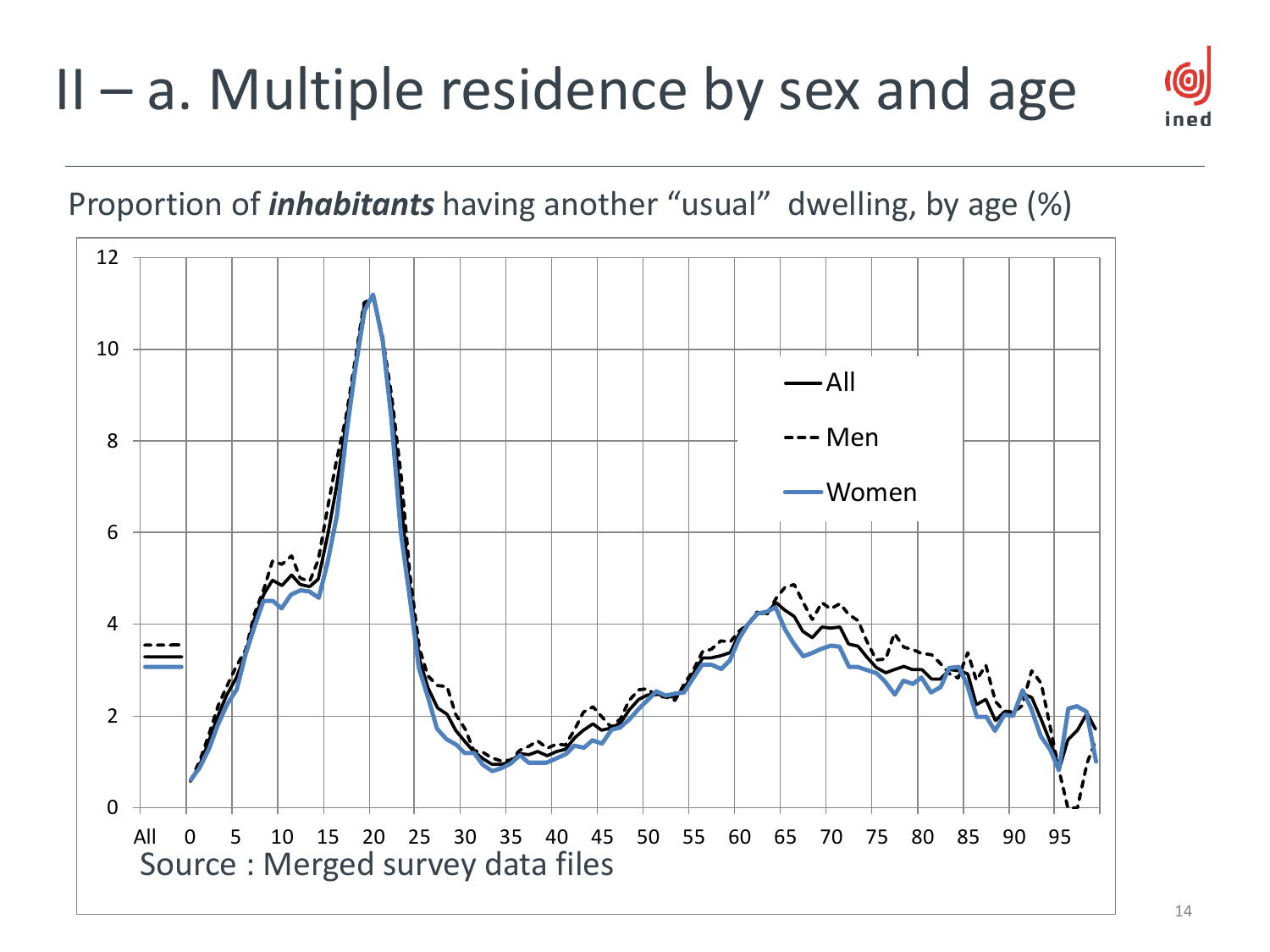#### Checking the estimates: A life table estimate from the changes between 2004 and 2005

 $\bm{\omega}$ ined

- 1. The transition probabilities
	- $\rightarrow$  Entry to multi-residence (O $\rightarrow$ C) by sex and age  $q_{12}(x,s)$
	- $\rightarrow$  Exit from multi-residence (C $\rightarrow$ O) by sex and age  $q_{21}(x, s)$
	- → **These probabilities are NOT sensitive to weighting errors, as far as groups at risk are homogenous**
	- $\rightarrow$  They are sensitive to the assumptions on people lost from one wave to the next. Here the assumption is made that those lost have one dwelling only in 2005
- 2. The estimates from the life table

$$
\begin{cases}\nO(0) = 1 \\
C(0) = 0 \\
O(x+1) = O(x) (1 - q_{12}(x)) + C(x) q_{21}(x) \\
C(x+1) = C(x) (1 - q_{21}(x)) + O(x) q_{12}(x)\n\end{cases}
$$

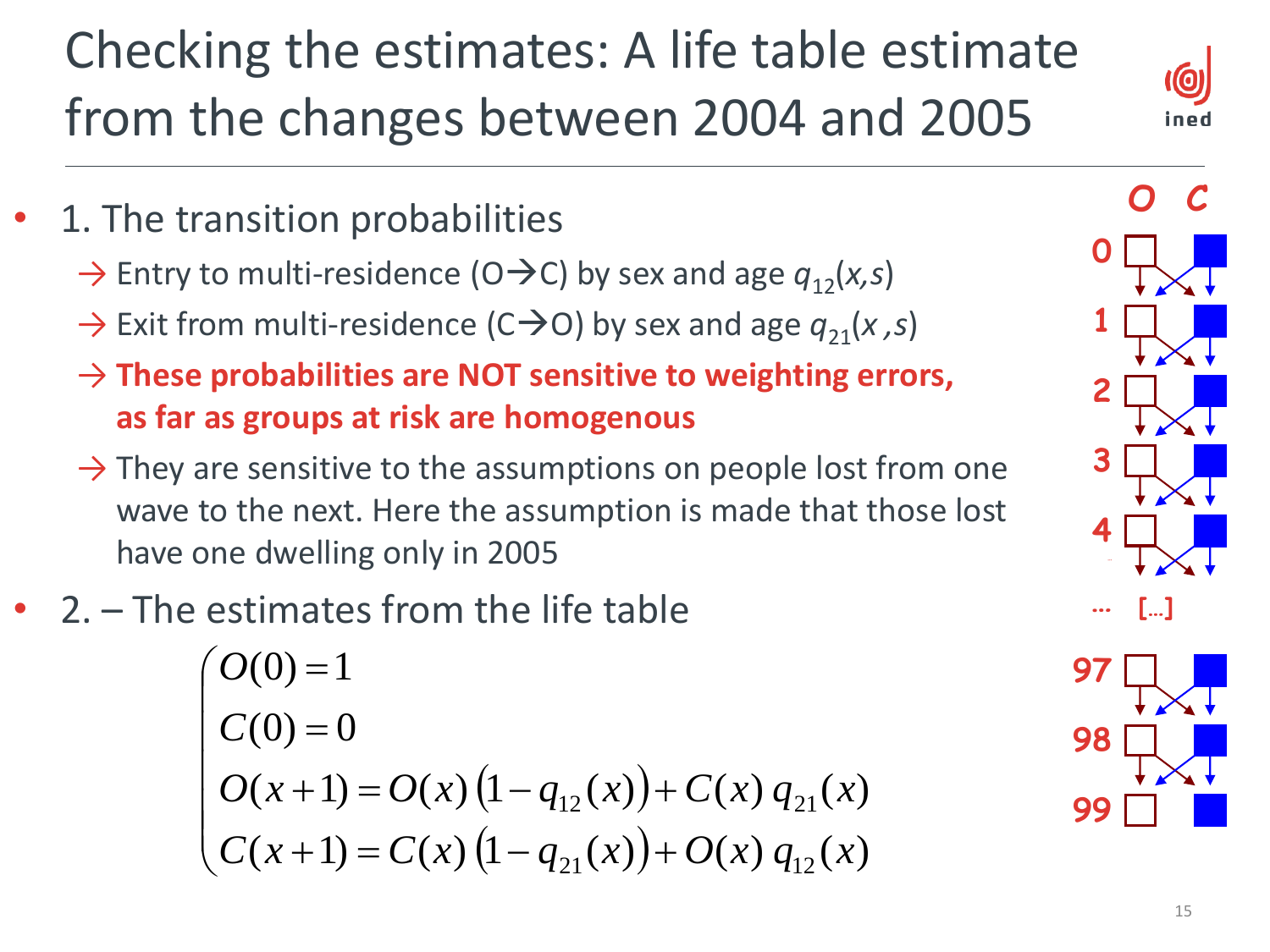#### Prevalence by age. Life table estimates



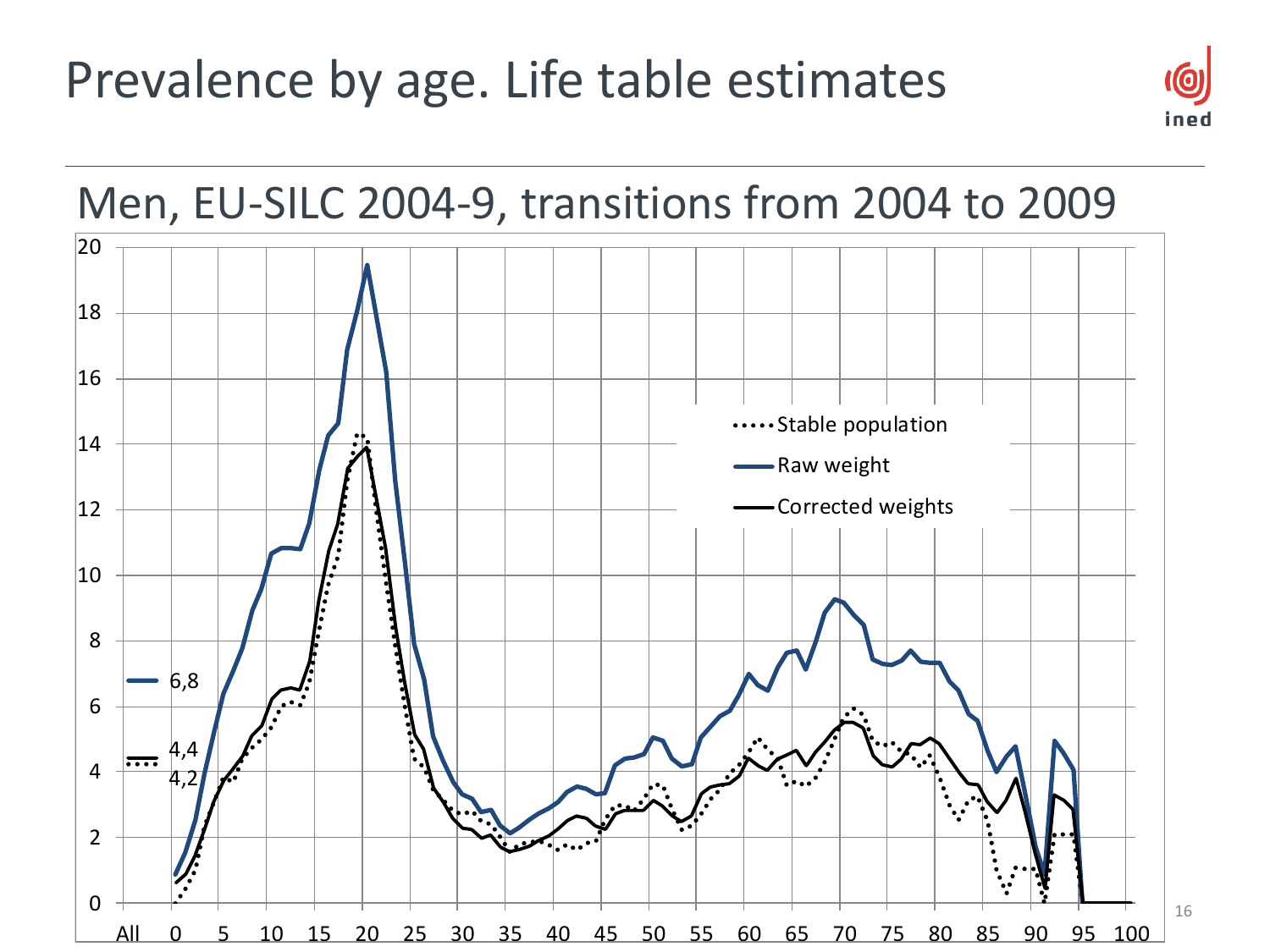#### Prevalence by age. Life table estimates



<u>(@</u>

ined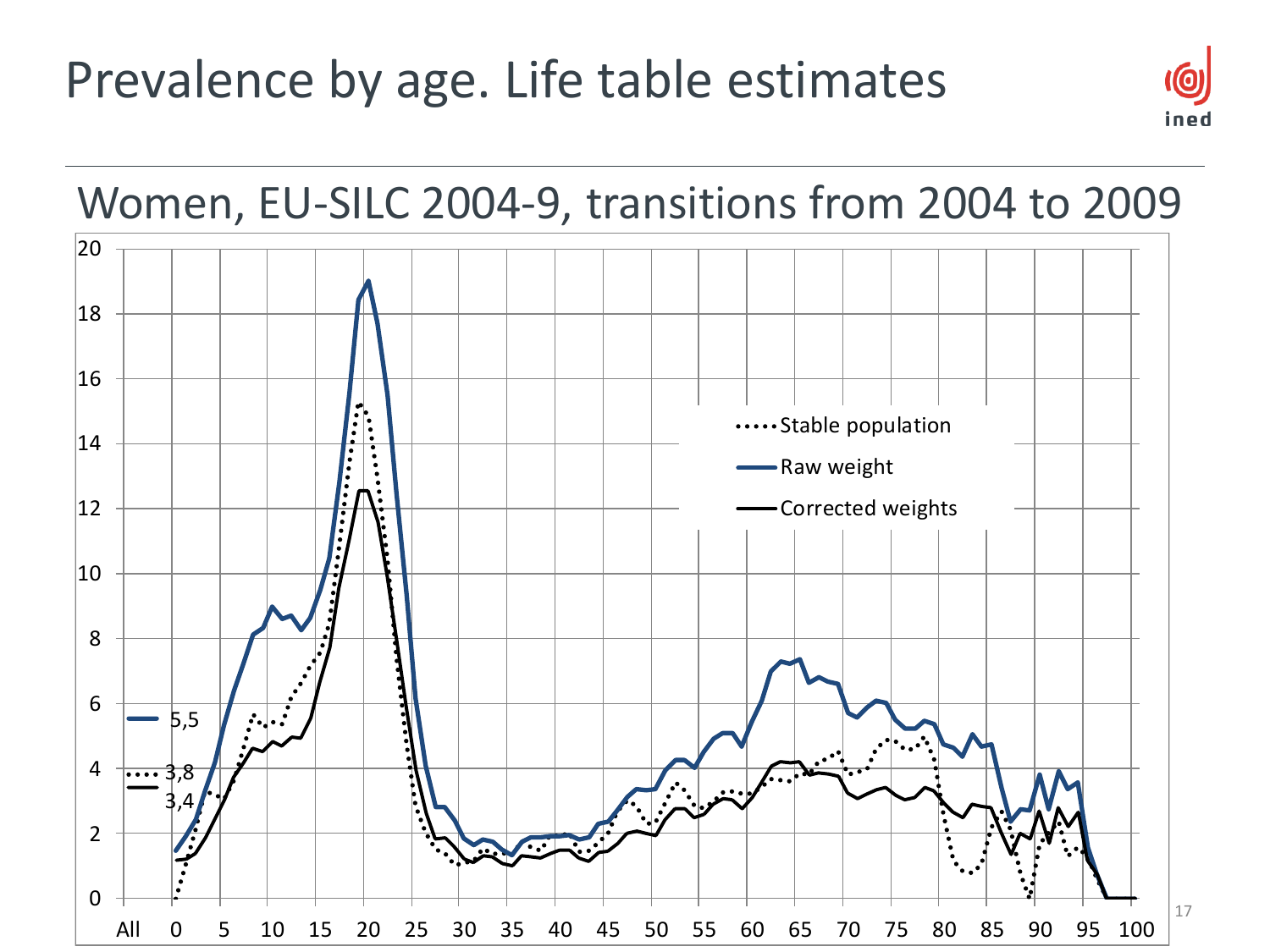

- Comparison between prevalence estimates
	- $\rightarrow$ The prevalence falls between those based on raw and corrected weights
	- $\rightarrow$ The life table estimates are closer to the one based on corrected weights for children and young adults  $\rightarrow$ But not so much for young women
- The prevalence is stable between 2004 and 2009
	- $\rightarrow$ The definition of multi-residence may be at stake
		- Multi-residence at the time of the survey, or multi-residence during the year since the last wave of the survey ?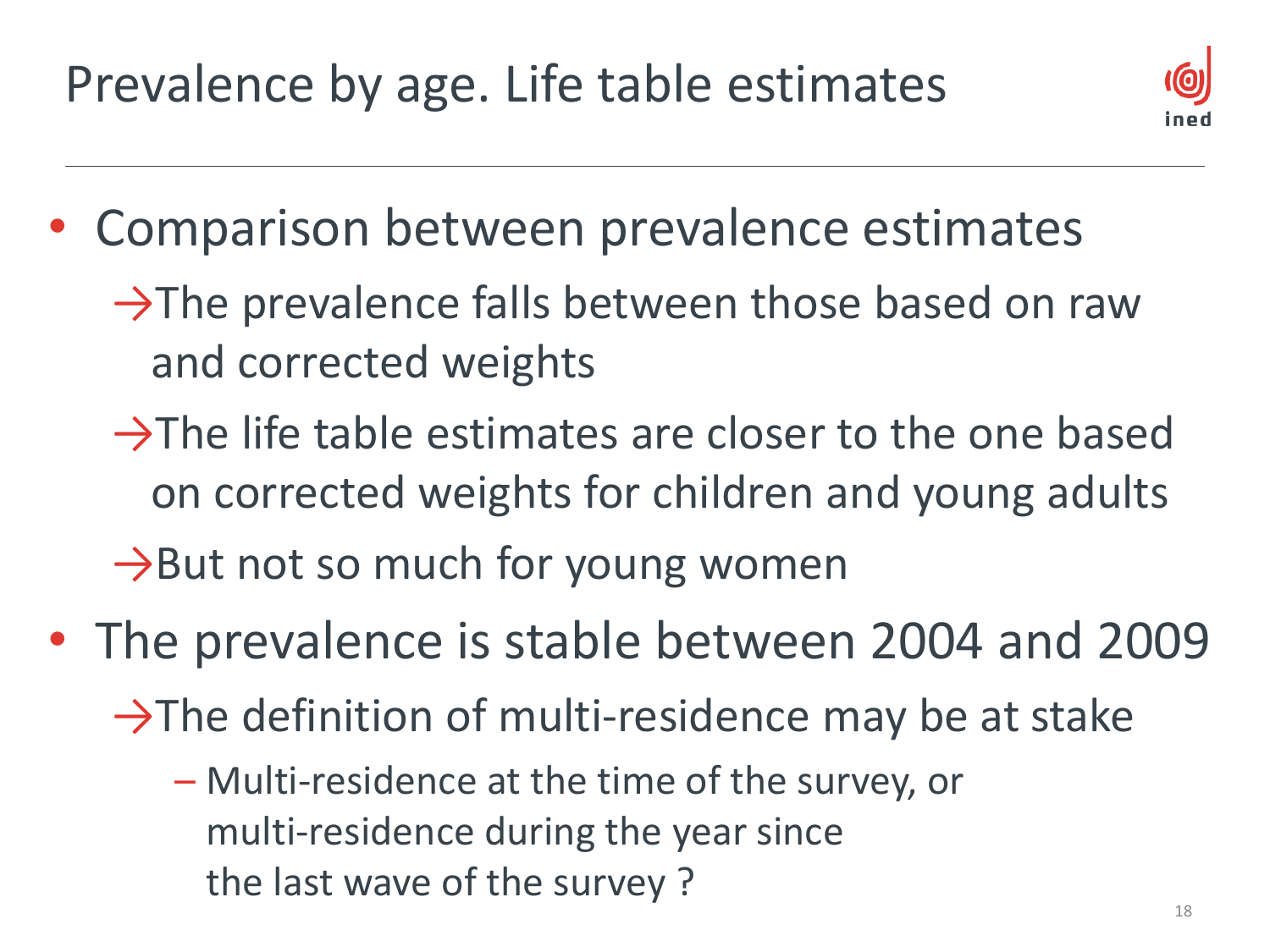#### $\overline{10}$ II – b. Family situations and multi-residence

- Children
	- $\rightarrow$ Two-home children and separated parents
	- $\rightarrow$ children living with their father often have two homes
- Couples
	- $\rightarrow$ How many partially co-resident couples?
	- $\rightarrow$ Definition of living as a couple
- People living alone
	- $\rightarrow$ Living only sometimes alone
	- $\rightarrow$ in one or two dwellings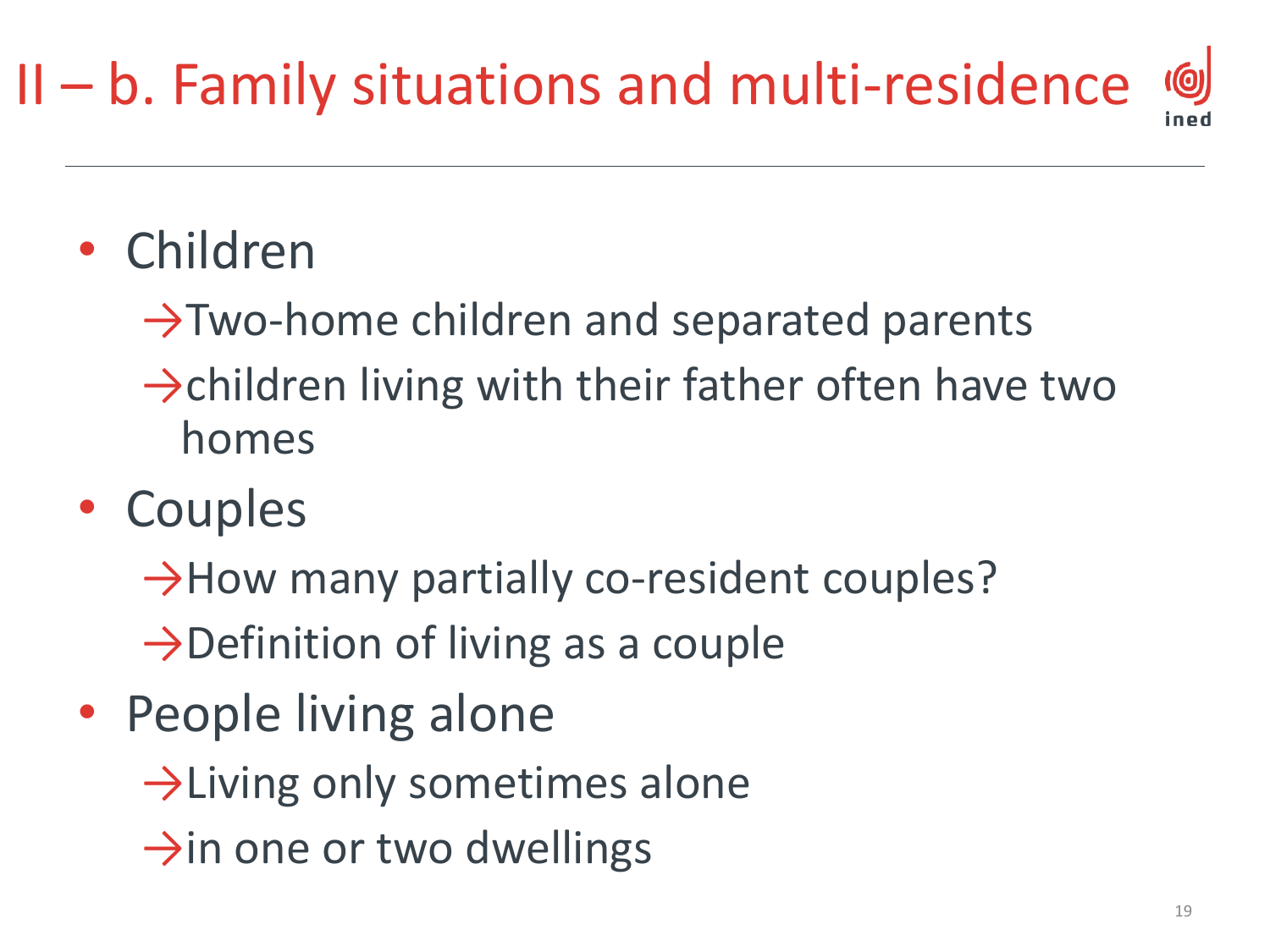#### $II - b$ . Family situations of children



• Children living (partially) with their father (%)

→Double counts: 4.7% ; corrected: 3.5% ; LFS: 2,6%

|                                     | Raw                 | Corrected           | Distribution |
|-------------------------------------|---------------------|---------------------|--------------|
| <b>Family situation of children</b> | <b>Distribution</b> | <b>Distribution</b> | In the       |
| In the dwelling                     | In SILC             | In SILC             | <b>LFS</b>   |
| With both parents                   | 79,1                | 80,9                | 81,8         |
| Mother, one-parent family           | 10,4                | 10,1                | 10,8         |
| Mother and stepfather               | 4,6                 | 4,4                 | 4,1          |
| Father, one-parent family           | 2,3                 | 1,6                 | 1,3          |
| <b>Father and stepmother</b>        | 2,4                 | 1,9                 | 1,3          |
| No parent                           | 1,3                 | 1,2                 | 0,7          |
| <b>All children</b>                 | 100                 | 100                 | 100,0        |
| One only parent                     | 19,6                | 17,9                | 17,5         |
| Mother                              | 15,0                | 14,5                | 14,9         |
| <b>Father</b>                       | 4,7                 | 3,5                 | 2,6          |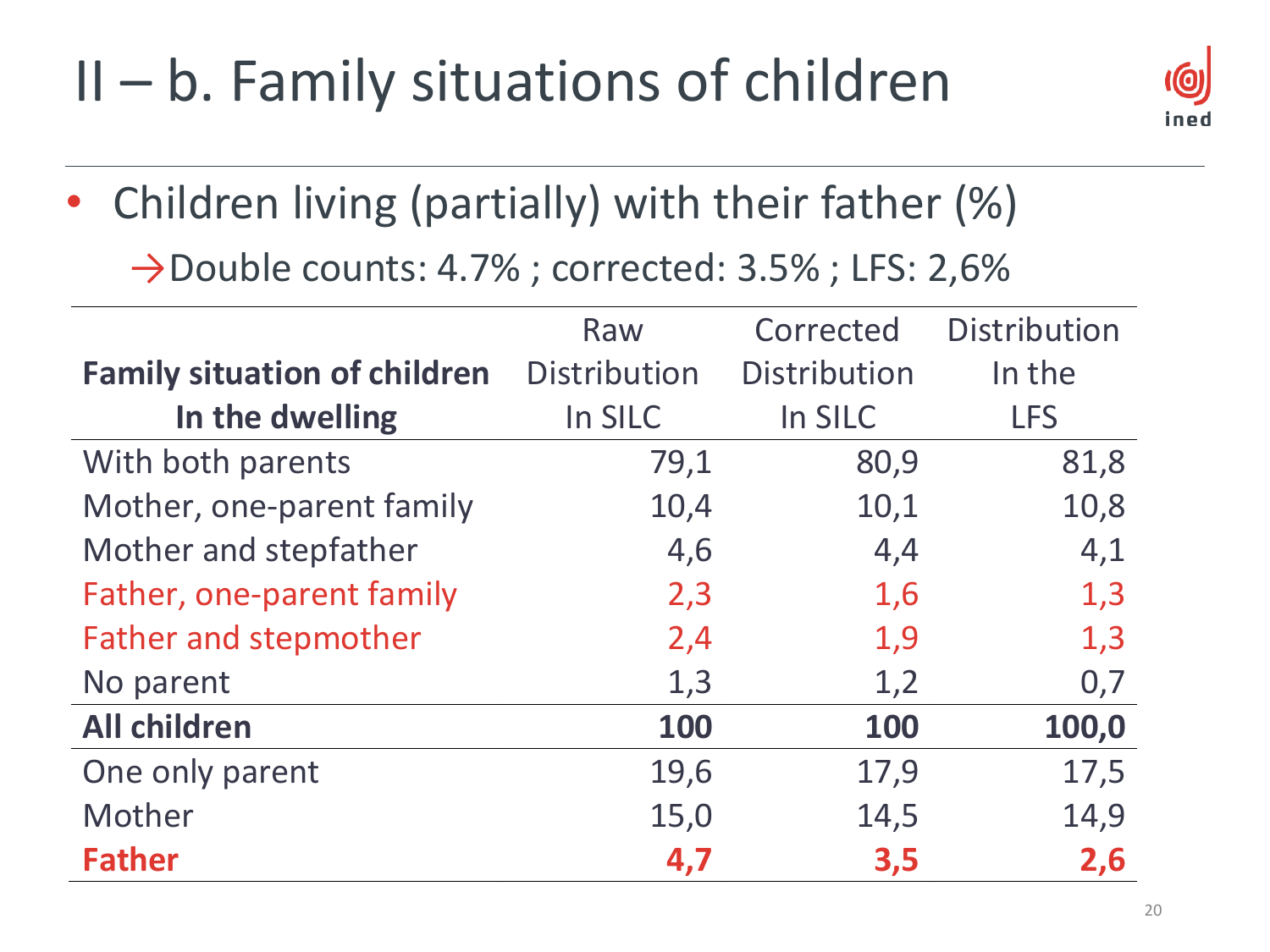

 $\rightarrow$  2.1% of children live with their father; 2,2% share their time between both parents' homes

| <b>Children's family situation in their dwelling</b><br>and in the eventual other dwelling | Children aged<br>less than 18                 |
|--------------------------------------------------------------------------------------------|-----------------------------------------------|
| Both parents, no other dwelling                                                            | 81,1                                          |
| Mother, one-parent family, no other dwelling                                               | 13,6 $\begin{cases} 9,5 \\ 4,1 \end{cases}$   |
| Mother, and stepfather, no other dwelling                                                  |                                               |
| Mother in a dwelling, father in another                                                    | 2,2                                           |
| Father, one-parent family, no other dwelling                                               | $2,1 \begin{array}{c} 0,8 \\ 1,3 \end{array}$ |
| Father and stepmother, no other dwelling                                                   |                                               |
| Lives with no parent                                                                       | 0,9                                           |
| All                                                                                        | 100,C                                         |

*No other dwelling (or a dwelling with no parent)*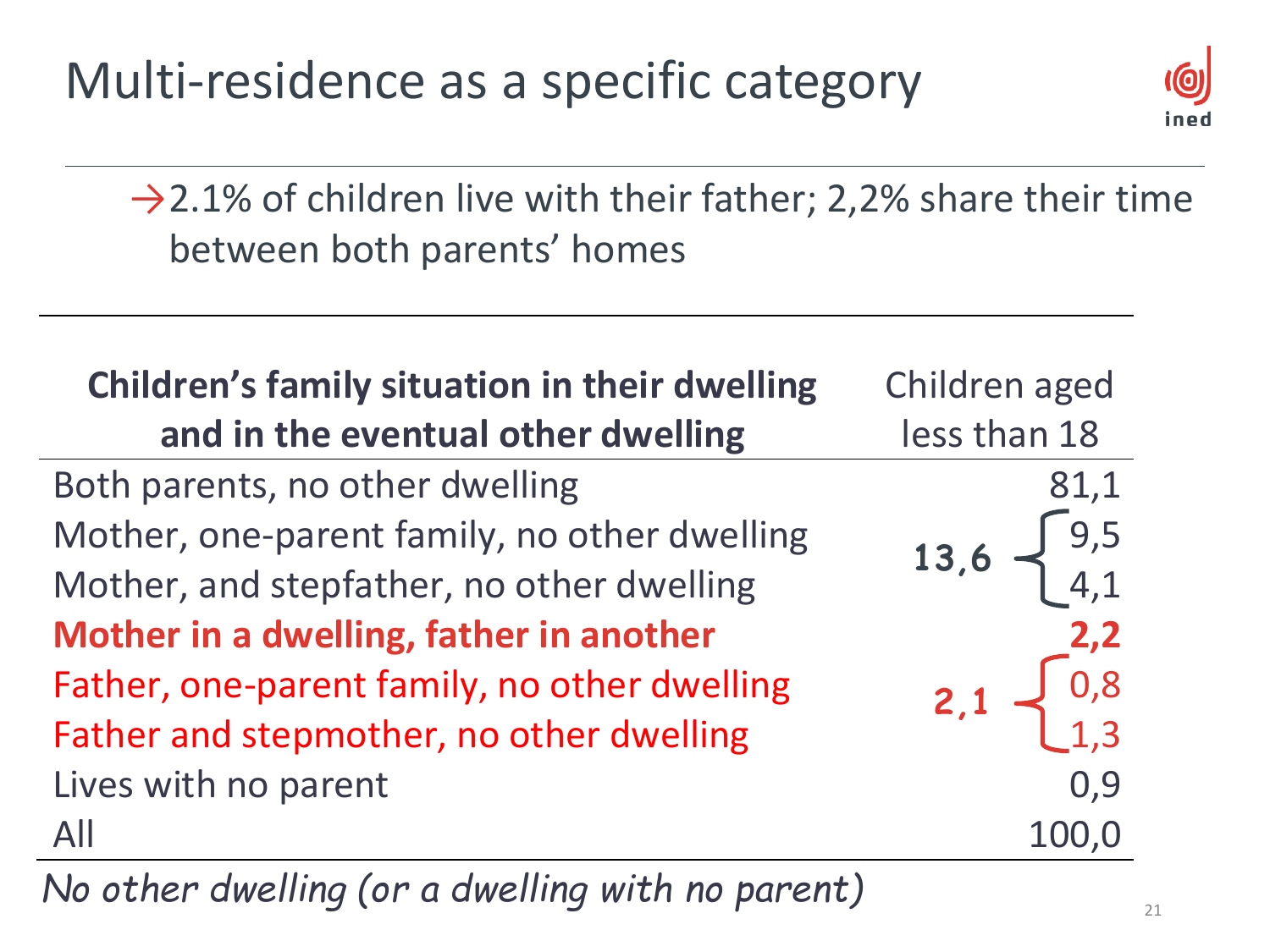$II - b$ . Family situations of adults



- How many people live as a couple?
- Co-resident couples (CC) →With or without a secondary home, always together
- Partly co-resident couples (PCC)  $\rightarrow$ One common residence, a partner has another residence
- Non co-resident couples (NCC) -- Insee definition →Consider themselves as a couple, do not live in a common residence
- A steady relationship (LAT) -- GGS definition →Intimate (couple) relationship without living together →"Couple-like": not living with (but you could),
- Other sexual or intimate relationships?  $\rightarrow$ Not "couple-like"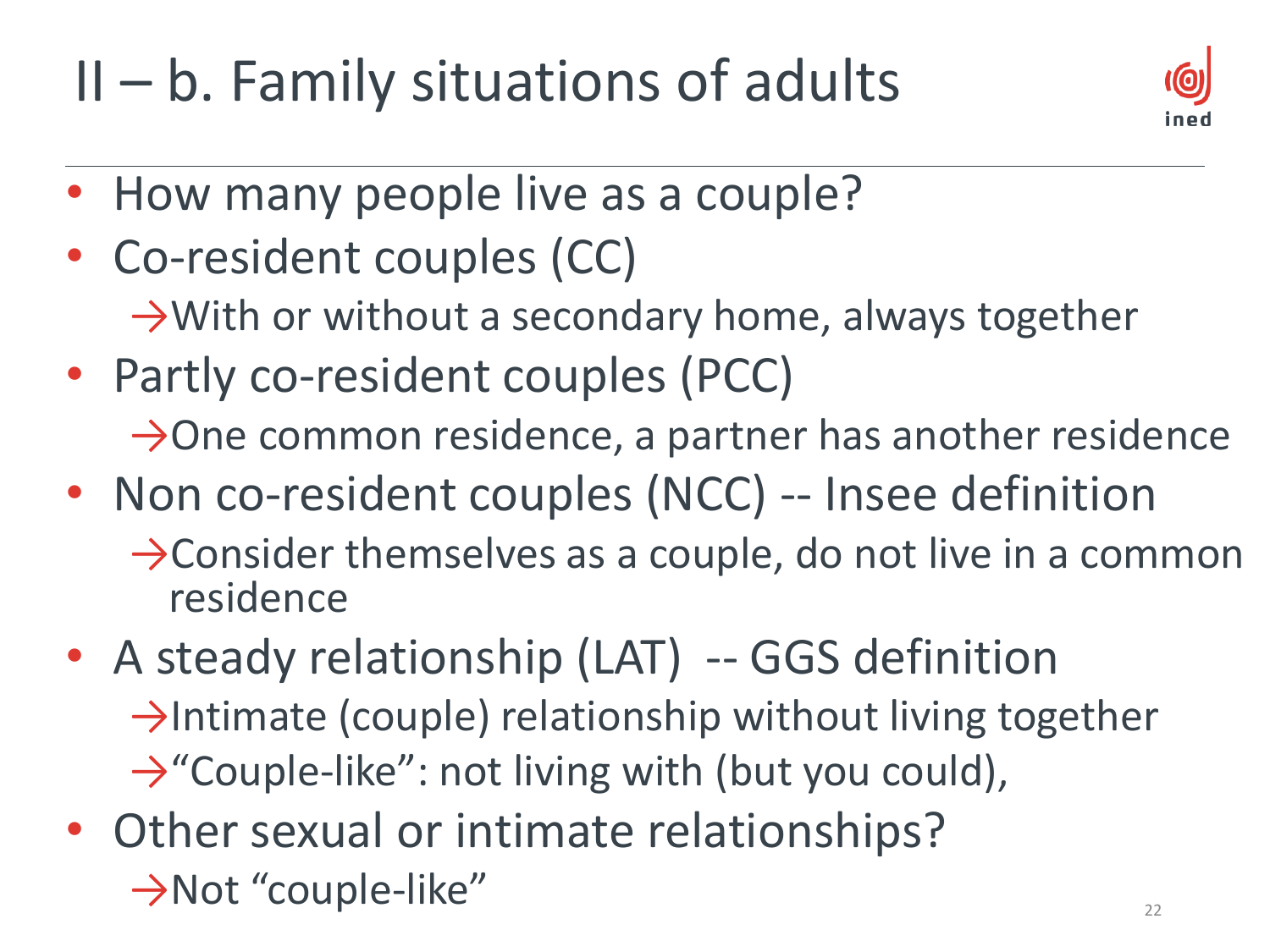#### II.b – Living as a couple in 2006 (ages 18-69)



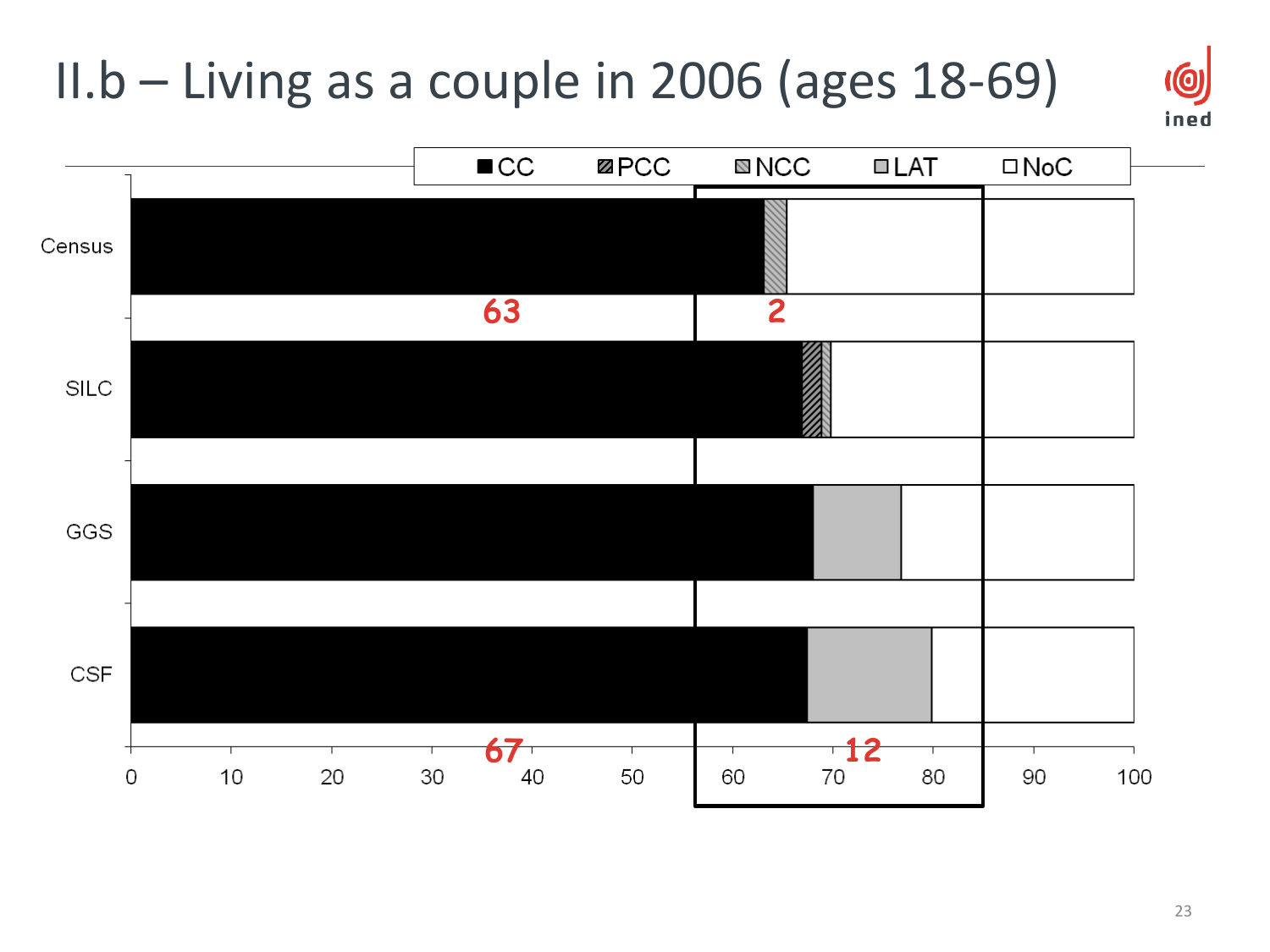#### II.b – Living as a couple in 2006 (ages 18-69) Detail (from 60 to 85%)



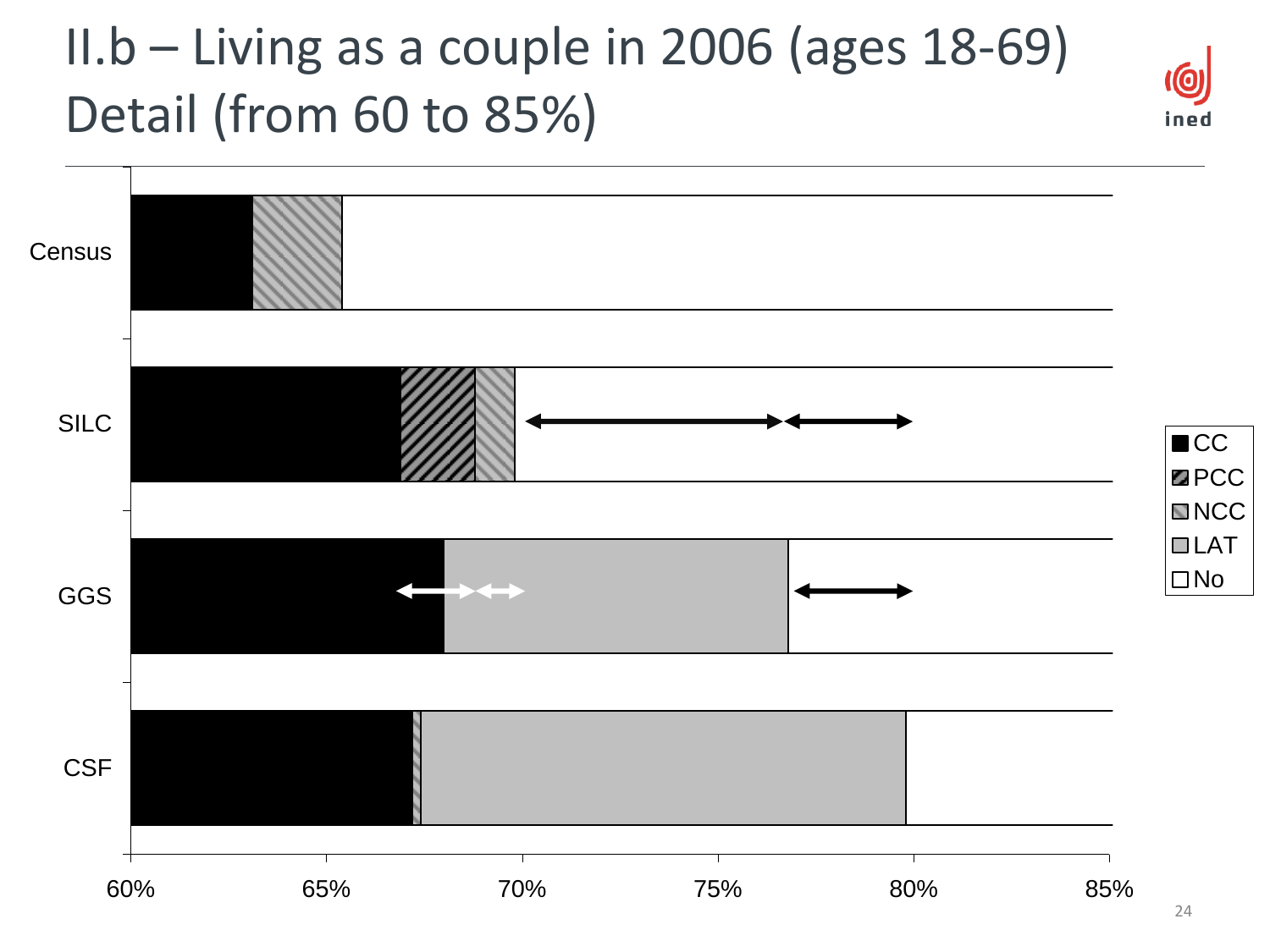

| Situation in                   |      | Number of dwellings |       |
|--------------------------------|------|---------------------|-------|
| the dwelling                   | One  | Two                 | All   |
| Always alone                   | 12,5 | 0,2                 | 12,7  |
| Sometimes alone                | 0,9  | 0,6                 | 1,5   |
| Never alone                    | 83,3 | 2,4                 | 85,8  |
| All                            | 96,8 | 3,2                 | 100,0 |
| Always alone                   |      |                     | 12,7  |
| Alone at survey day            |      |                     | 13,4  |
| Alone in at least one dwelling |      |                     | 14,2  |
| Alone in the LFS               |      |                     | 13,3  |
| Alone in the census            |      |                     | 14,2  |

Between 12.7% and 14.2% of inhabitants live alone

**1.5% are sometimes alone**

14.2% are considered as living alone in the census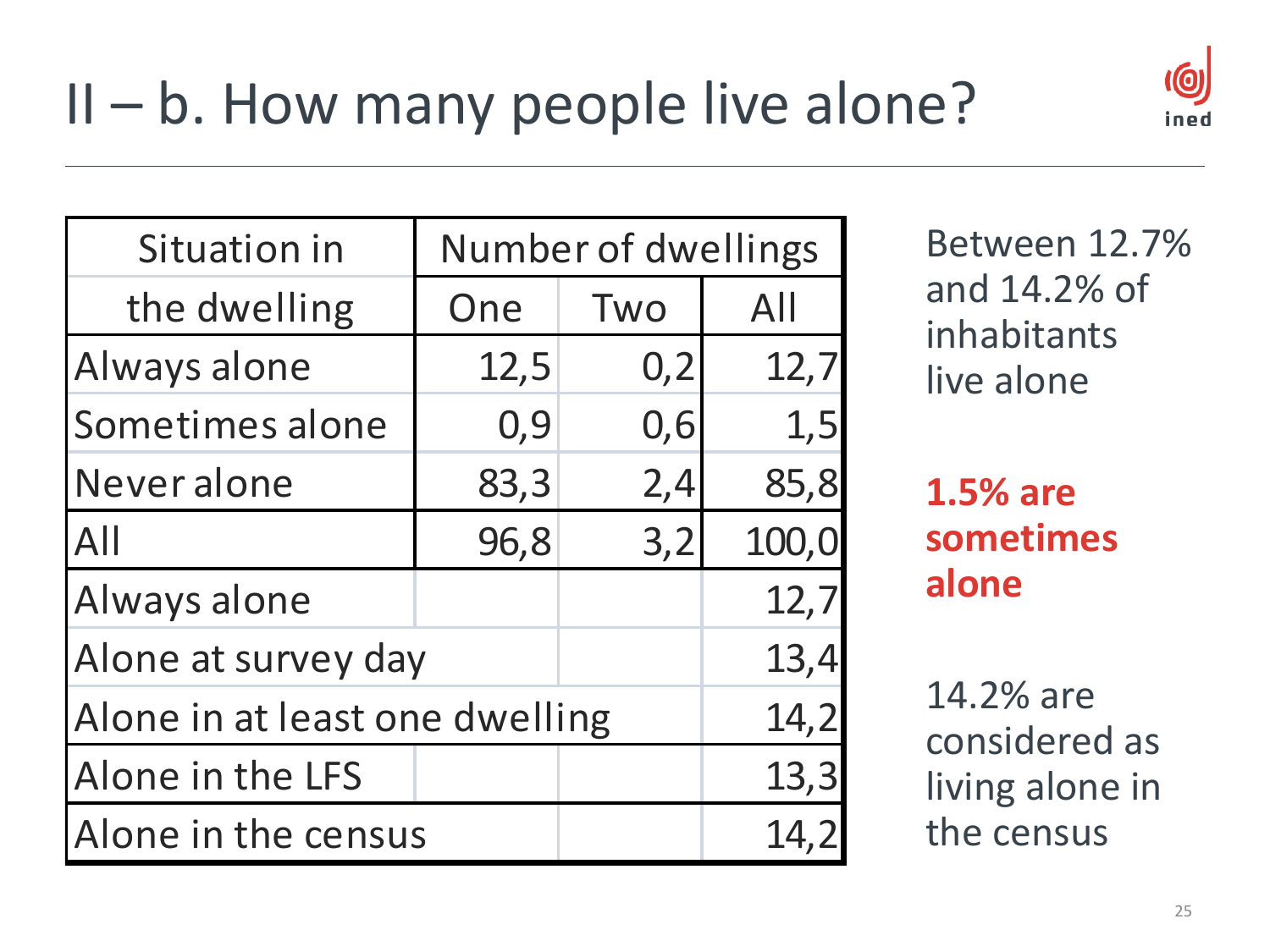## $II - b$ . One parent families



• Comparison between surveys and census. Families with at least one child aged less than 18

|                            | $\rightarrow$ 20% of families One-parent families at census (%) |      |
|----------------------------|-----------------------------------------------------------------|------|
| $\rightarrow$ Many of them | 1999                                                            | 16,9 |
| are not really             | 2008                                                            | 20,6 |
| "one-parent                | One-parent families in surveys, 2006-10 (%)                     |      |
| families"                  | All                                                             | 19,9 |
|                            | of which: parent not in a couple and                            |      |
| - 4% : all children        | - at least a child always present                               | 12,6 |
| are commuting              | - all children are commuting                                    | 3,9  |
| $-3\%$ : parent            | Parent partially in a couple and                                |      |
| partially                  | - at least a child always present                               | 1,9  |
| living as                  | - all children are commuting                                    | 1,5  |
| a couple                   |                                                                 |      |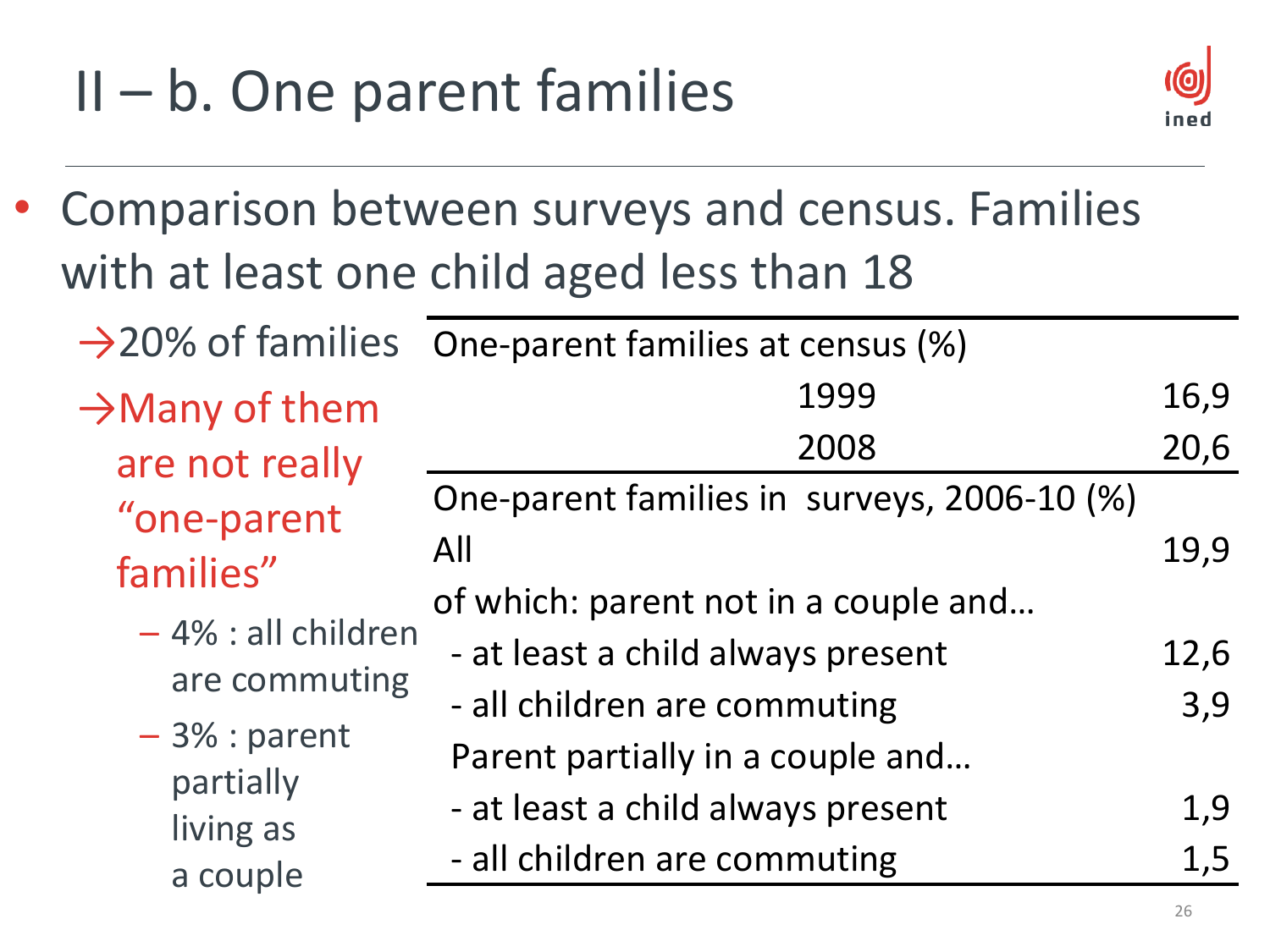III - Dwellings, families and individuals



- a. Multi-residence as a specific category
	- $\rightarrow$ In order to avoid to "split" the individuals between their dwellings
	- $\rightarrow$ Are nomenclatures robust when multi-residence is taken into account?
- b. Counting families and households  $\rightarrow$ Siblings

 $\rightarrow$ Equivalence scale, consumption units

• c. Households and dwellings

 $\rightarrow$ Two households in the same dwelling

 $\rightarrow$ A household spread over several dwellings?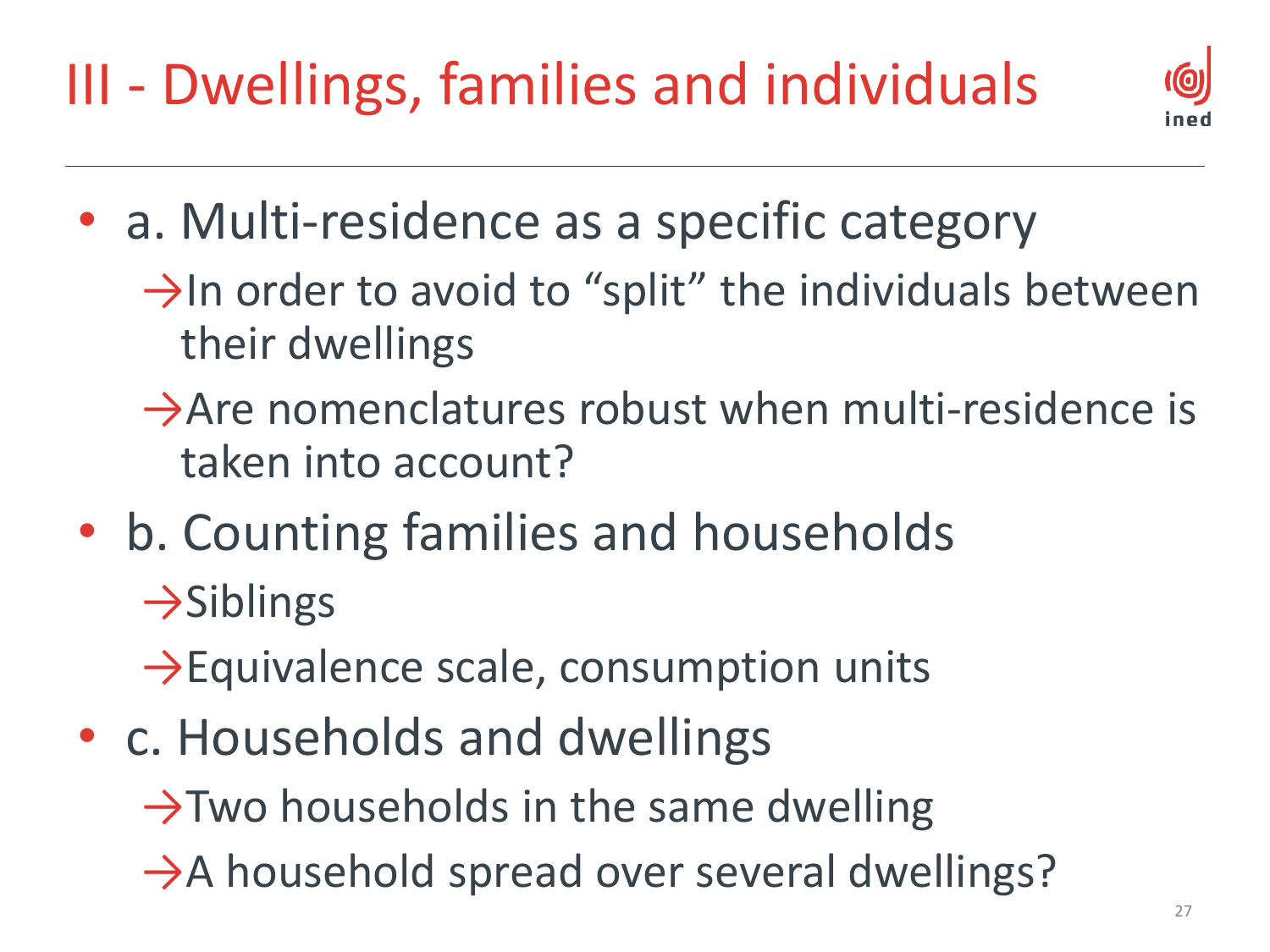## III – a. Multi-residence as a specific category



- New specific categories
	- $\rightarrow$ Children whose parents are separated and share their time between both parents' homes
	- →Young adults who are living alone and still in the nest  $\rightarrow$ Adults who work far away from their family home
- These new categories seem convenient... →Children in shared custody or residence →Partly-coresident couples (one is multi-resident) →People living partially alone (different situations)
- But they may be difficult to use

→One-person household? Household size?

 $\rightarrow$ 10% of households have at least one "partial" member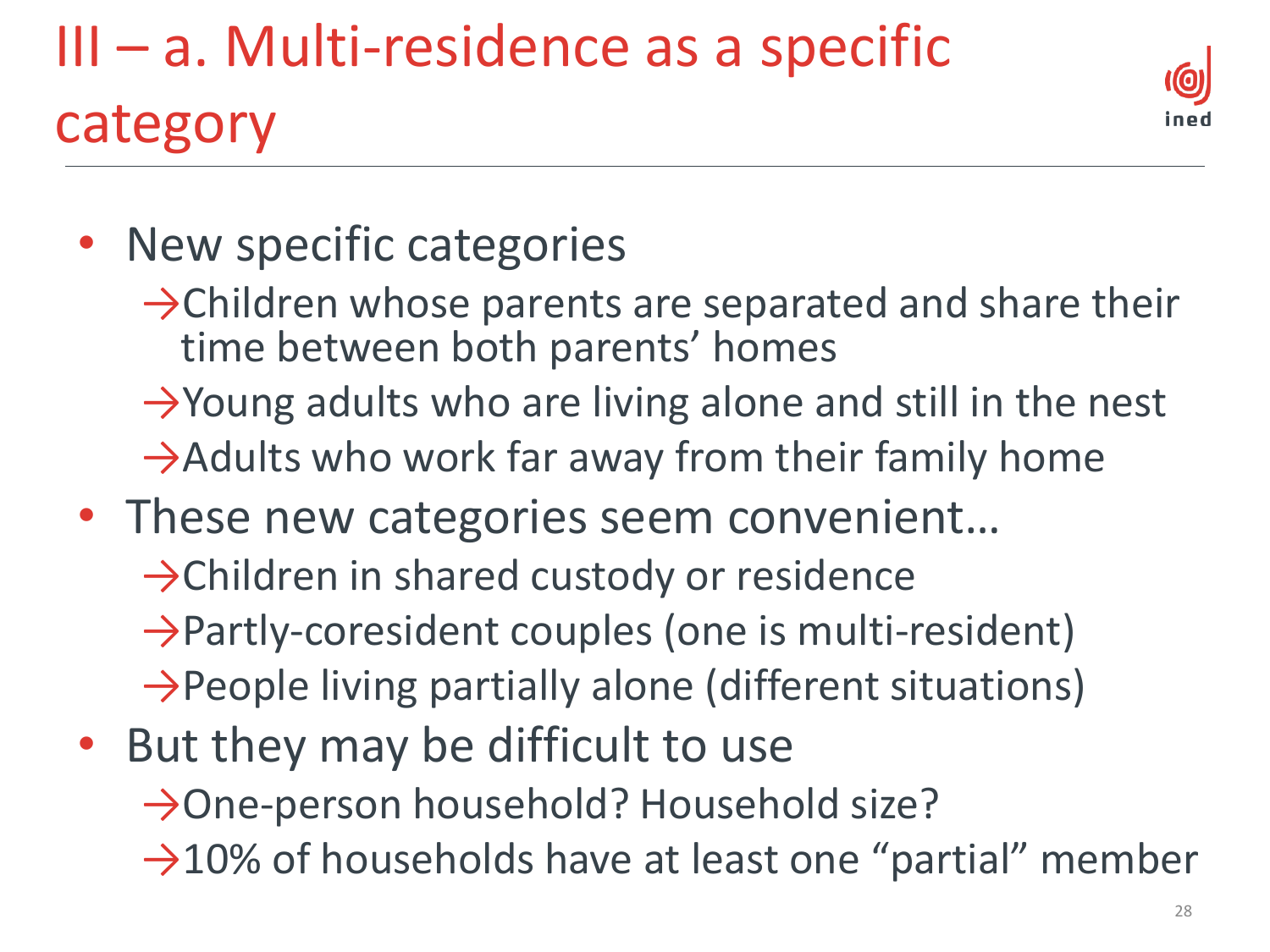### III - b. Counting families and households



- Siblings
	- $\rightarrow$ Number of children in the household
	- $\rightarrow$ Number of children who also live elsewhere
	- $\rightarrow$ Is the whole siblings commuting, or only some of the children?
- Equivalence scale, consumption units  $\rightarrow$ The OECD equivalence scale is based on consumption units
	- →What about multi-residence?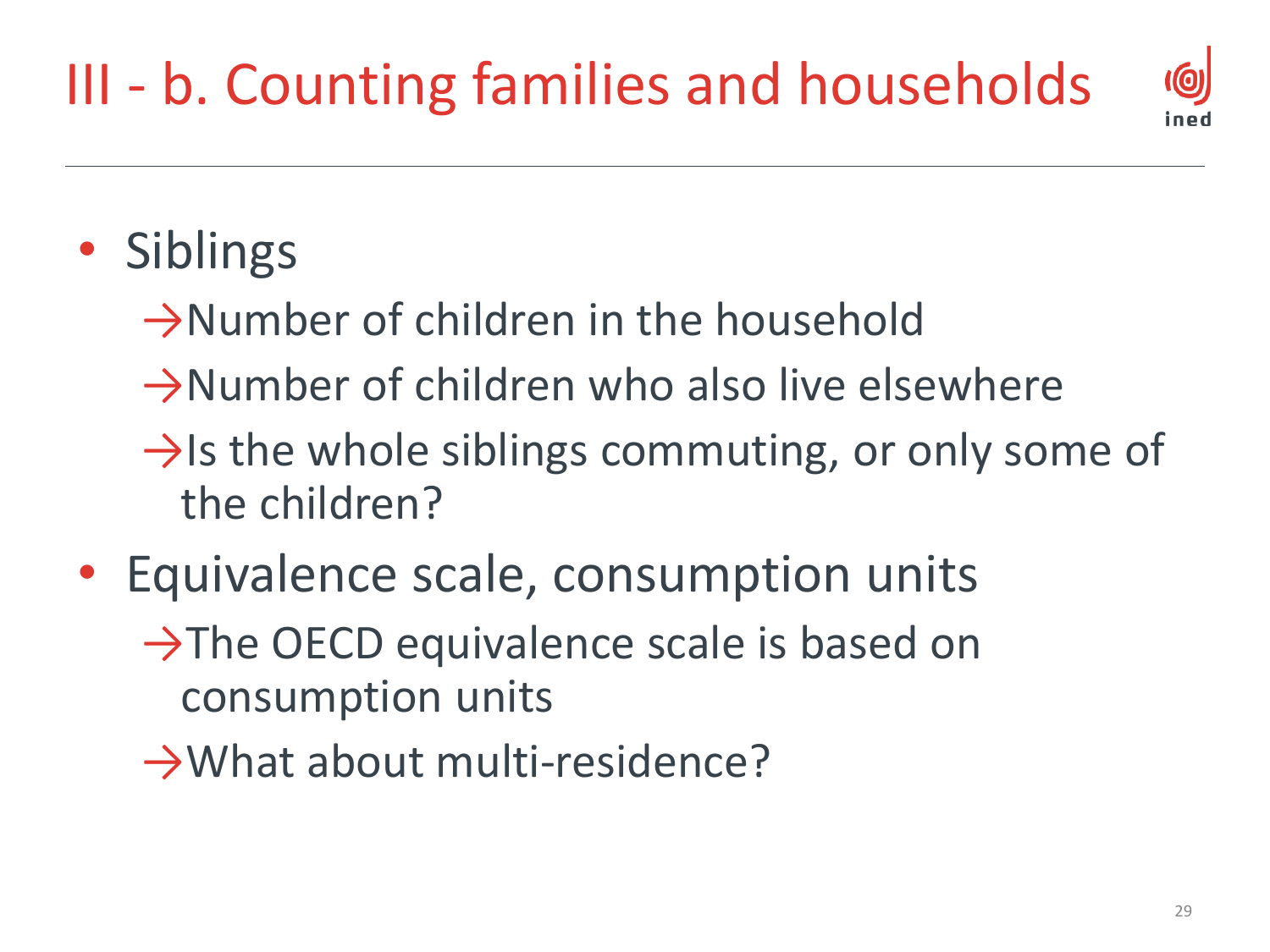## $III - b$ . Siblings and their dwellings



- a. All siblings
	- →Distribution of siblings by number of two-home children
	- →Distribution by sibship size
- Siblings with at least one child living with a separated parent
	- $\rightarrow$ Father or mother living with the children
- When we study siblings, two-home children are counted twice
	- $\rightarrow$ Because they belong to two siblings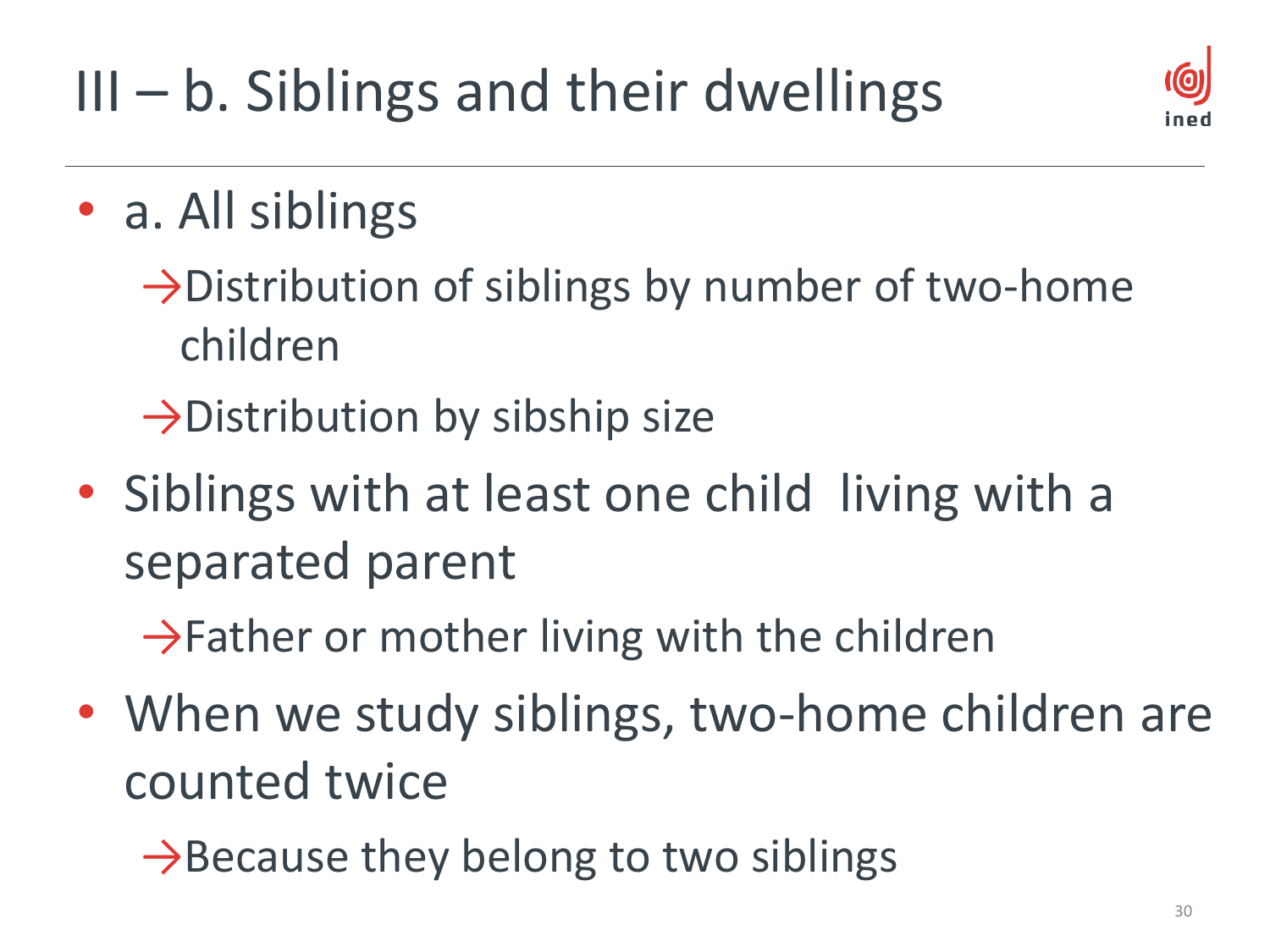# Distribution of siblings by number of two-home children (aged less than 18)



- 6.4% of families include at least one child sharing residence
- Families with 2 children are less likely to include children sharing residence
- The most common sharing situation is among only children
- In 4.9% of siblings, all children have two homes
- In 1,4% of siblings, some but not all children have two homes

| All siblings (column percentage) |                               |             |      |      |      |           |
|----------------------------------|-------------------------------|-------------|------|------|------|-----------|
|                                  | Number of children            |             |      |      |      |           |
|                                  | 1                             | 2           | 3    | 4    | $5+$ | All       |
| 0                                | 93,6                          | 94,3        | 93,2 | 90,2 | 92,5 | 93,7      |
| 1                                | 6,4                           | 1,8         | 2,6  | 1,9  | 1,7  | 4,0       |
| 2                                |                               | 3,9         | 1,7  | 3,5  | 2,3  | 1,8       |
| 3                                |                               |             | 2,5  | 2,2  | 1,1  | 0,3       |
| 4                                |                               |             |      | 2,3  | 2,5  | 0,1       |
| All                              | 100                           | 100         | 100  | 100  | 100  | 100       |
|                                  |                               |             |      |      |      |           |
|                                  | All siblings (percent on all) |             |      |      |      |           |
| Number of children               |                               |             |      |      |      |           |
|                                  | 1                             | 2           | 3    | 4    | $5+$ | All       |
| 0                                |                               | $43,7$ 36,4 | 10,9 | 2,1  | 0,7  | 93,7      |
| 1                                | 3,0                           | 0,7         | 0,3  | 0,0  | 0,0  | 4,1       |
| $\overline{2}$                   |                               | 1,5         | 0,2  | 0,1  | 0,0  | 1,8       |
| 3                                |                               |             | 0,3  | 0,1  | 0,0  | 0,4       |
| 4                                |                               |             |      | 0,1  | 0,0  | 0,1       |
| All                              | 46,7                          | 38,6        | 11,6 | 2,3  | 0,7  | 100<br>31 |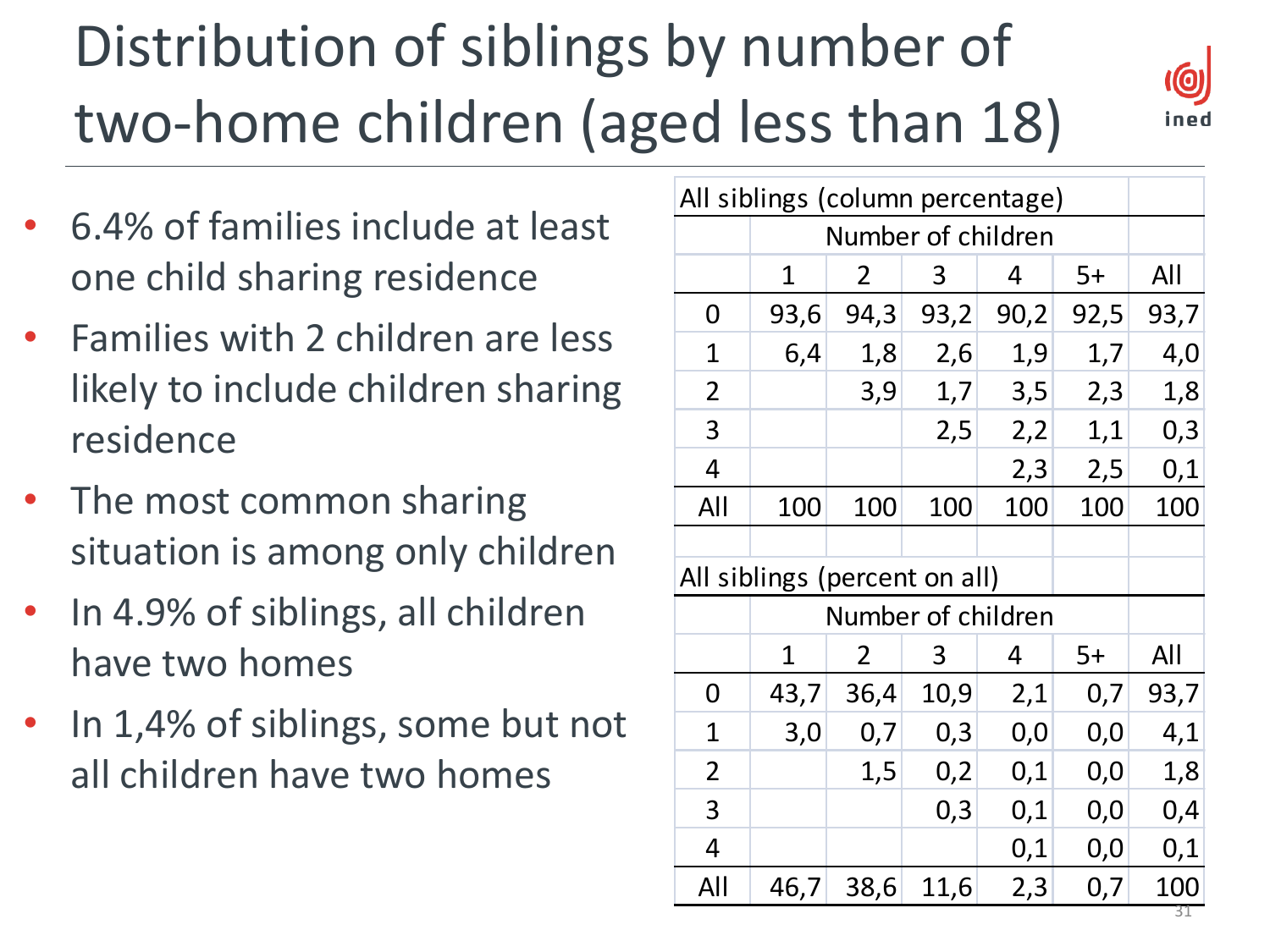## Siblings with at least one child aged less than 18, with separated parents



- Only 25% of such siblings include one two-home child
	- $\rightarrow$  For 19% of siblings, all children commute between households
	- $\rightarrow$  In 6% of siblings, only some do
- No increase with siblings size
- For each siblings size, the situations are very diverse when some children are commuting:
	- $\rightarrow$  with 2 children, 1 or 2 may commute
	- $\rightarrow$  with 3 children, 1, 2, or 3

| One child separated from one parent           |                   |                    |      |      |      |      |
|-----------------------------------------------|-------------------|--------------------|------|------|------|------|
|                                               | Column percentage |                    |      |      |      |      |
| Number of children                            |                   |                    |      |      |      |      |
|                                               | 1                 | $\overline{2}$     | 3    | 4    | $5+$ | Ens. |
| 0                                             |                   | 77,5 70,7          | 71,9 | 71,5 | 81,9 | 74,6 |
| 1                                             | 22,5              | 9,3                | 10,7 | 5,5  | 4,1  | 16,4 |
| $\overline{2}$                                |                   | 20,0               | 7,1  | 10,1 | 5,5  | 7,3  |
| 3                                             |                   |                    | 10,2 | 6,4  | 2,8  | 1,4  |
| 4                                             |                   |                    |      | 6,5  | 5,7  | 0,3  |
| Ens.                                          | 100               | 100                | 100  | 100  | 100  | 100  |
|                                               |                   |                    |      |      |      |      |
| Percent on all siblings with one chid separat |                   |                    |      |      |      |      |
|                                               |                   | Number of children |      |      |      |      |
|                                               | $\mathbf{1}$      | 2                  | 3    | 4    | 5+   | Ens. |
| 0                                             |                   | $41,7$ 21,5        | 8,2  | 2,4  | 1,0  | 74,6 |
| 1                                             | 12,1              | 2,8                | 1,2  | 0,2  | 0,1  | 16,4 |
| 2                                             |                   | 6,1                | 0,8  | 0,3  | 0,1  | 7,3  |
| 3                                             |                   |                    | 1,2  | 0,2  | 0,0  | 1,4  |
| 4                                             |                   |                    |      | 0,2  | 0,0  | 0,3  |
| Ens.                                          |                   | 53,8 30,4 11,4     |      | 3,3  | 1,1  | 100  |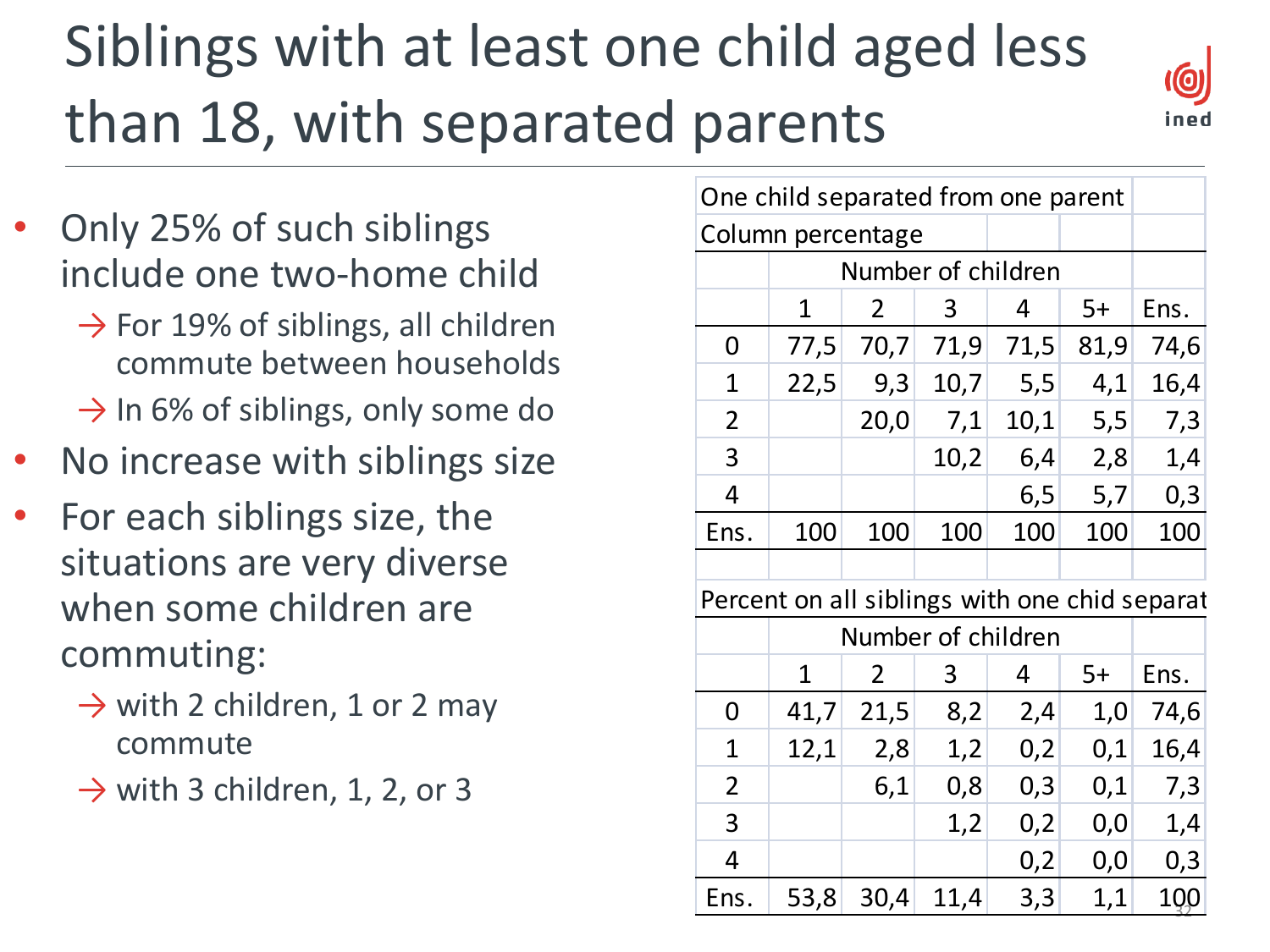III - c. Households and dwellings



- Two households in the same dwelling →Questions badly understood
- A household spread over several dwellings? →Non successful attempt
- New attempts in the wording of questions  $\rightarrow$ In case of multiple residence: OK →Without multiple residence: specific questions
- Equivalence scale, consumption units  $\rightarrow$  Within a dwelling, including people with multiple residence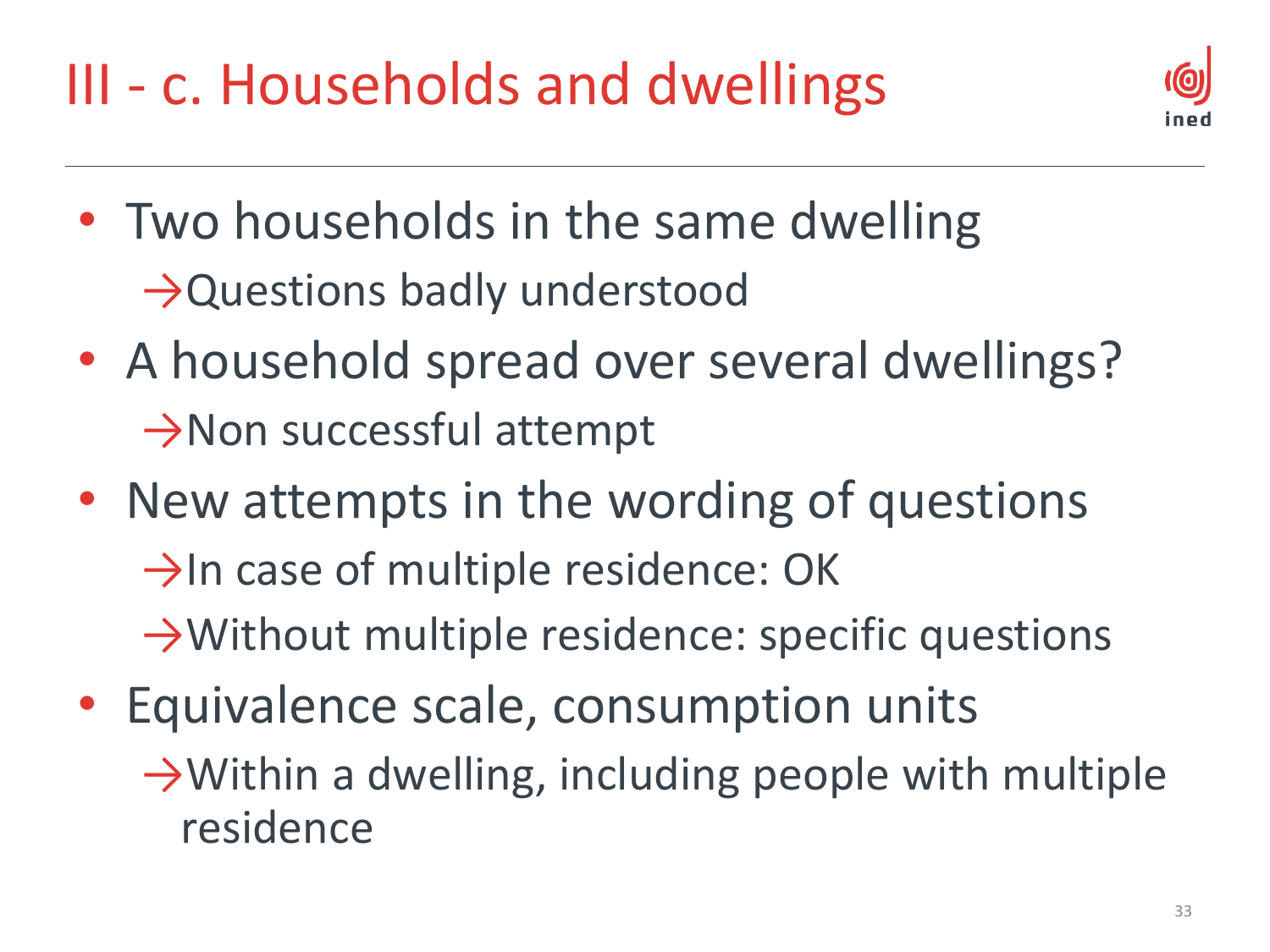IV. Equivalence scale, consumption units

 $\odot$ nec

- The OECD equivalence scale is based on consumption units
	- $\rightarrow$ 1 for the first adult, 0.5 for other adults aged 14+, 0.3 for children aged less than 14
- How to estimate the number of CUs when some members are also living elsewhere?
	- $\rightarrow$ Share consumption or double counts (are there economies of scale?)
	- $\rightarrow$  When income providers are commuting with another household
	- $\rightarrow$ Members of the household may also not live at all in the dwelling, according to the INSEE definition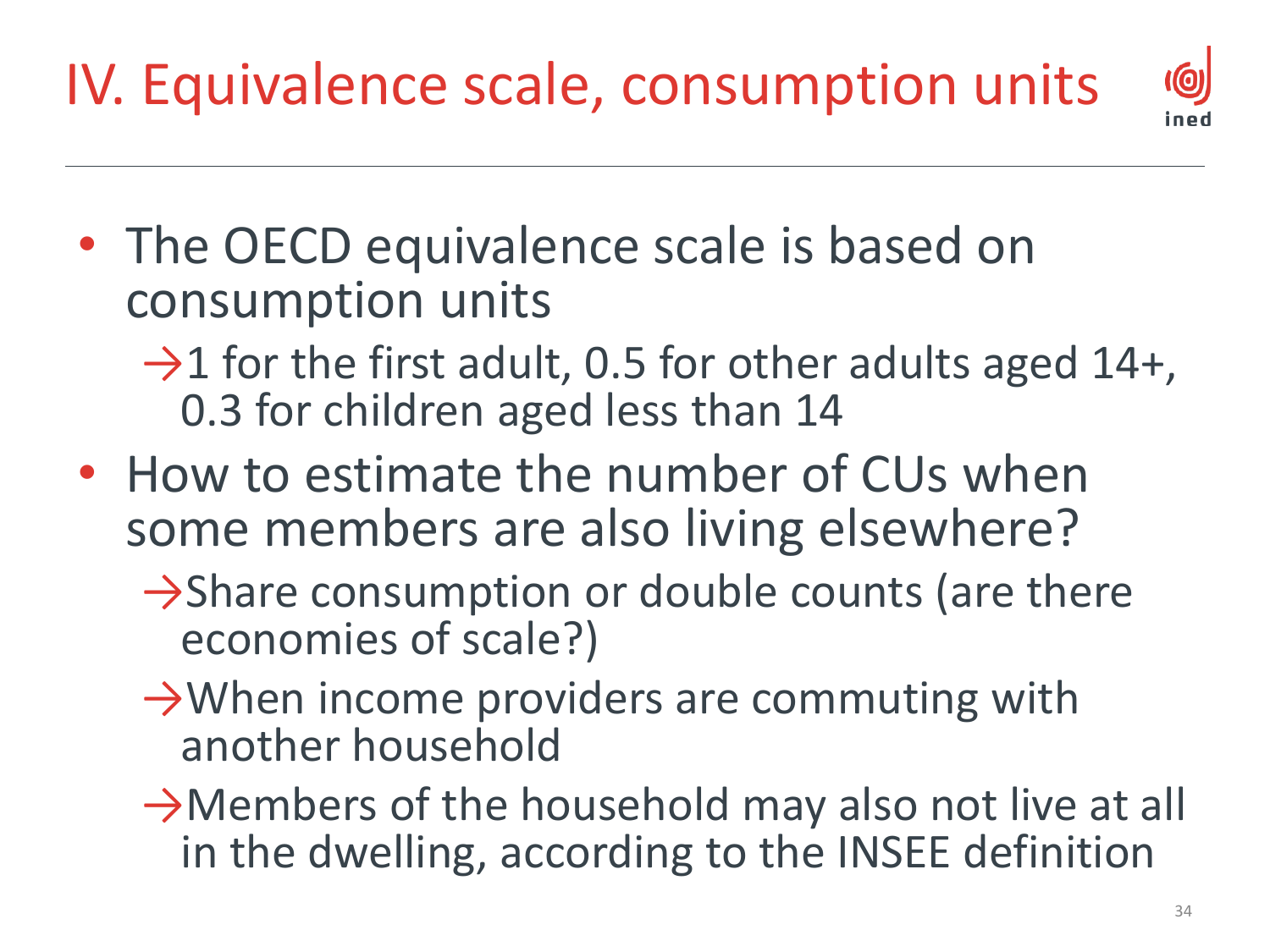#### VI. Equivalence scale, consumption units



- Distinction between "main providers of income" and other members
- Simulation of different rules concerning commuters between households
	- $\rightarrow$ For income
	- $\rightarrow$ For consumption
- An issue for the estimates of standard of living?
	- $\rightarrow$ Proportion of poor people (households with less than 60% of the median standard)
	- →Proportion of wealthy people (households with more than 200% of the median standard)
	- $\rightarrow$ Imputed incomes (survey HSM, 2008)  $\frac{35}{35}$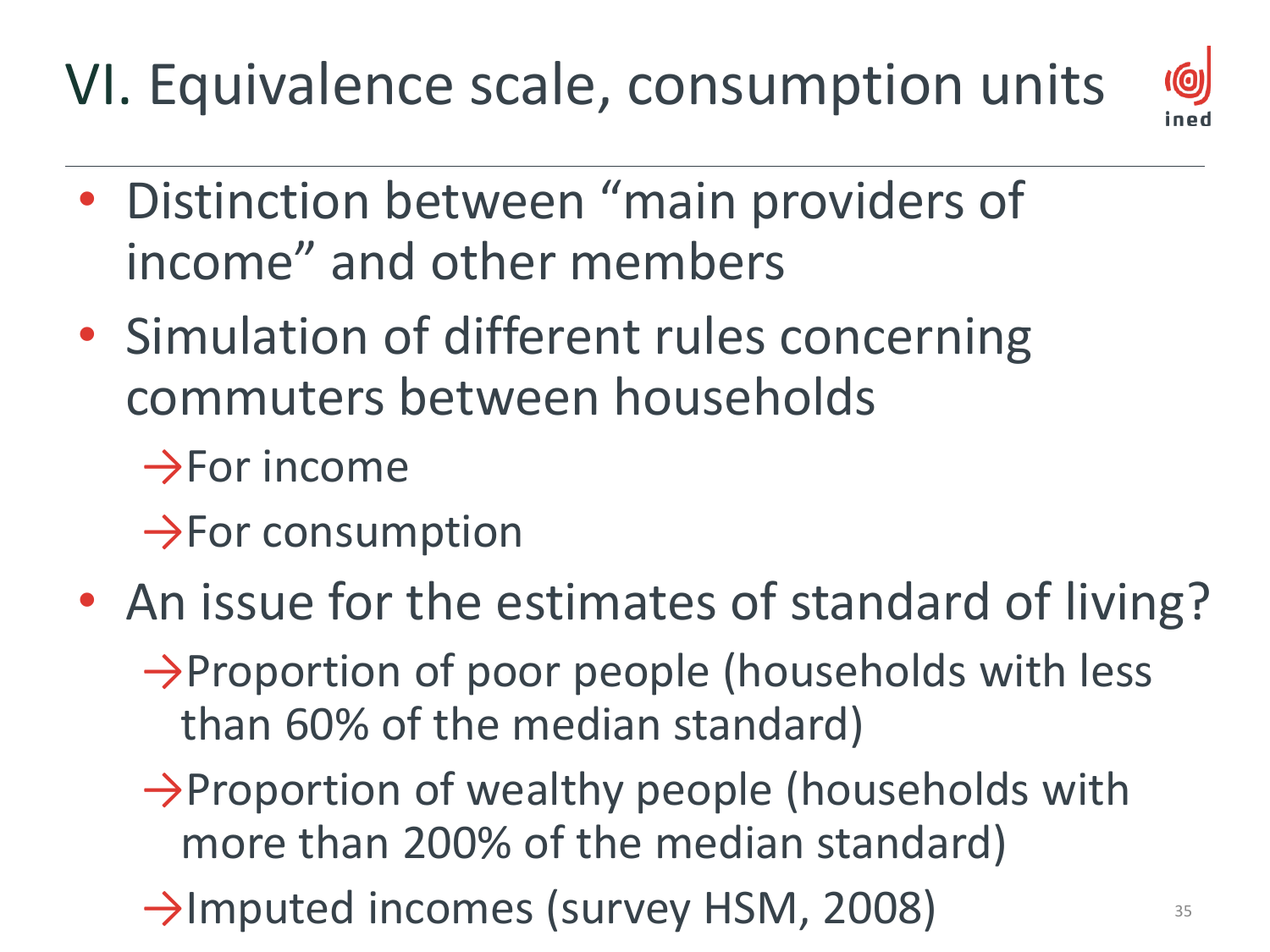

- Proportion of poor people (households with less than 60% of the median standard)
	- $\rightarrow$ Counting all incomes and all household members (usual definition)
	- $\rightarrow$ Assuming than providers only bring half of their income if they also live elsewhere
		- With different assumptions on consumption units related to people with another residence: complete (weight 1), or ¾, or ½ of their standard weight among the UCs
- Same estimates for wealthy people (households with more than 200% of the median standard)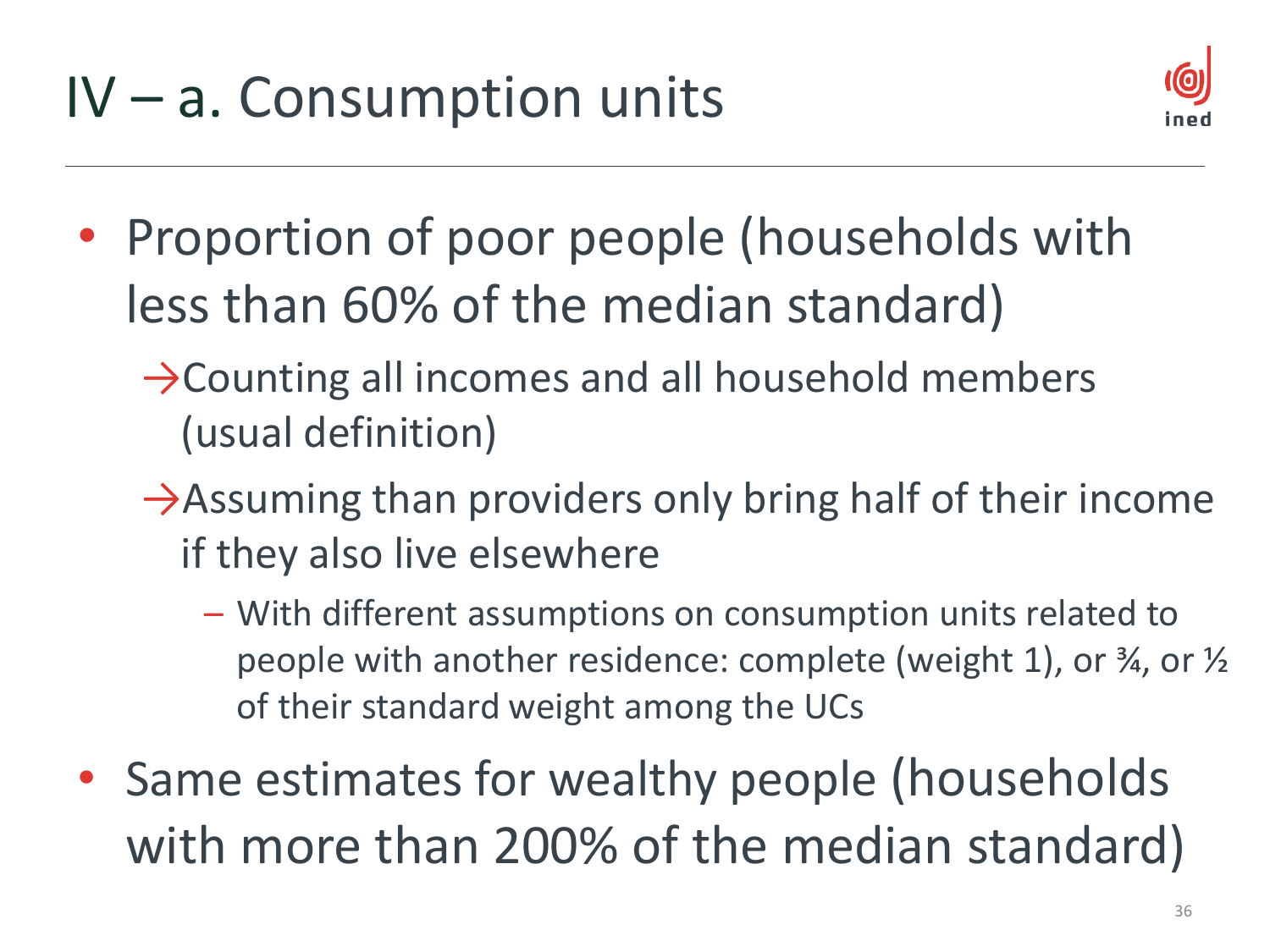## Multi-residence and standard of living



Proportion of people with less than 60% of the median (%)

- On the left, all members of the household are counted
- On the right, partial income and several rules for weighting consumption units are used for commuters

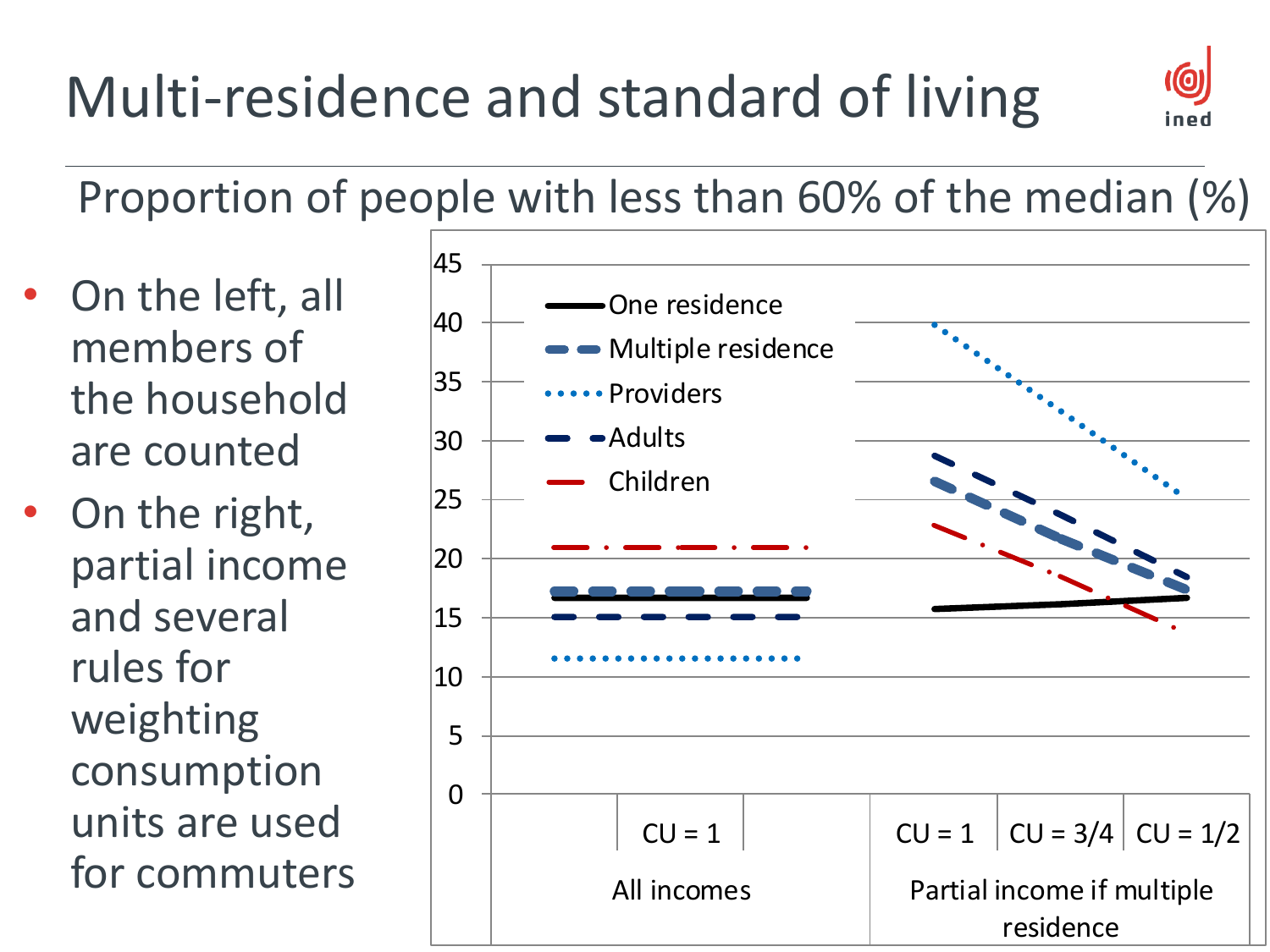

Proportion of people with more than twice the median (%)

- On the left, all members of the household are counted
- On the right, partial income and several rules for weighting consumption units are used for commuters

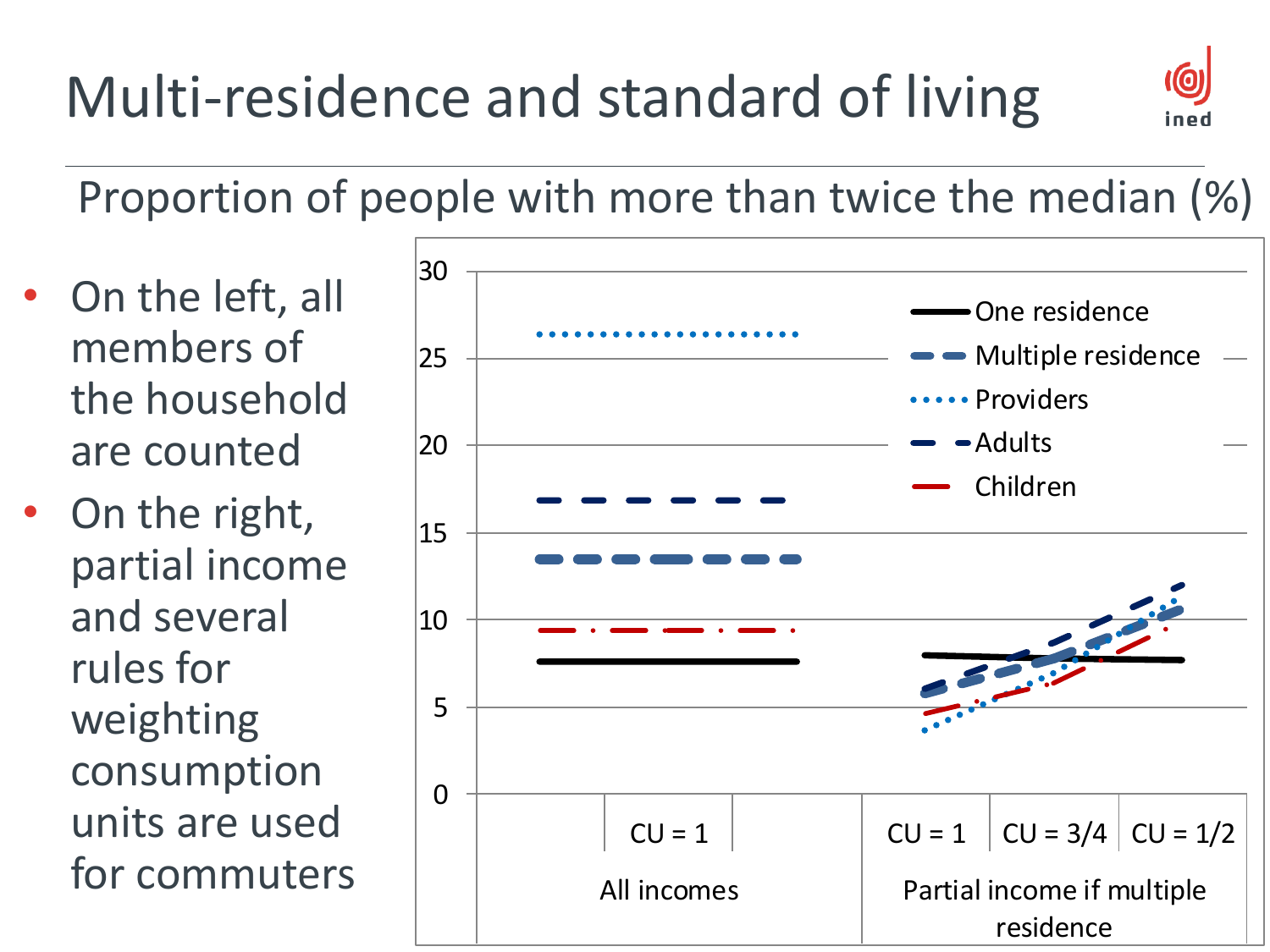#### Overall distribution of standard of living



Proportion living in a "poor" or "wealthy" household (%)

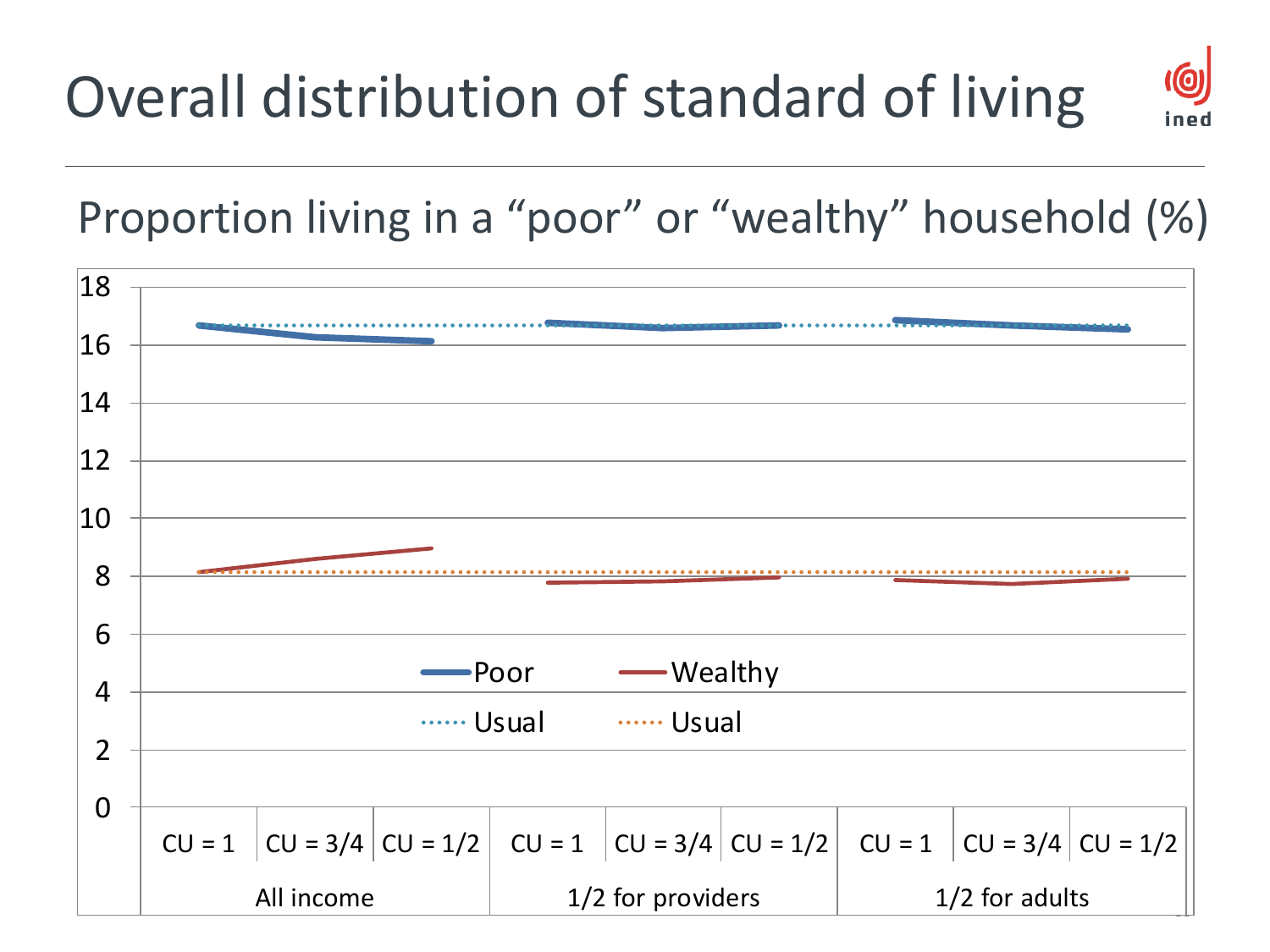Multi-residence and standard of living



- More widespread standard of living among households with multiple residence
	- →More children living in poor households?
		- Overestimation of poverty rate because some children are counted twice?
		- Higher poverty rate among households where a provider has another residence, if s/he does not bring all his/her income to the household
	- $\rightarrow$  Less wealthy people
		- When the share of resources is accounted for (counting only half the resources for the household)
		- Imputed expense in the other dwelling?
	- $\rightarrow$  Difficult to disentangle resources within a household
	- $\rightarrow$ Same for the share of income in each dwelling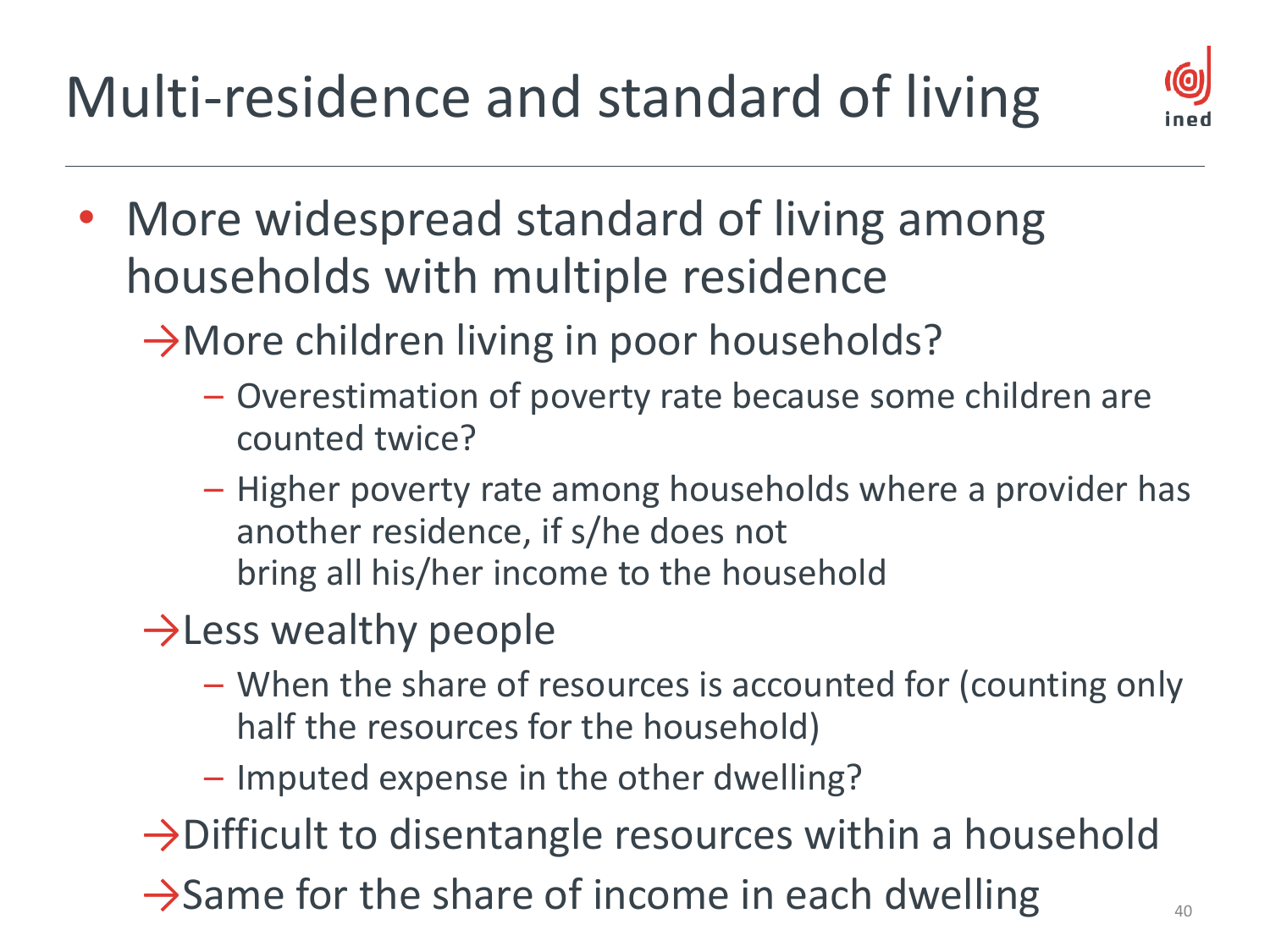#### Conclusion (1)



- Prevalence of multiple residence
	- $\rightarrow$ 3.5% to 5% inhabitants, 7% in survey samples,
	- $\rightarrow$ 10% of households include at least one member who commutes with another household
- Weighting the individuals
	- $\rightarrow$ Other information (time spent in each dwelling)
- Describing family situations
	- $\rightarrow$ Taking multi-residence into account is necessary to avoid double counting
	- $\rightarrow$ It is also useful to precisely describe the family situation of adults and children
	- →All definitions based on co-residence are affected
	- $\rightarrow$ It implies to rethink many demographic variables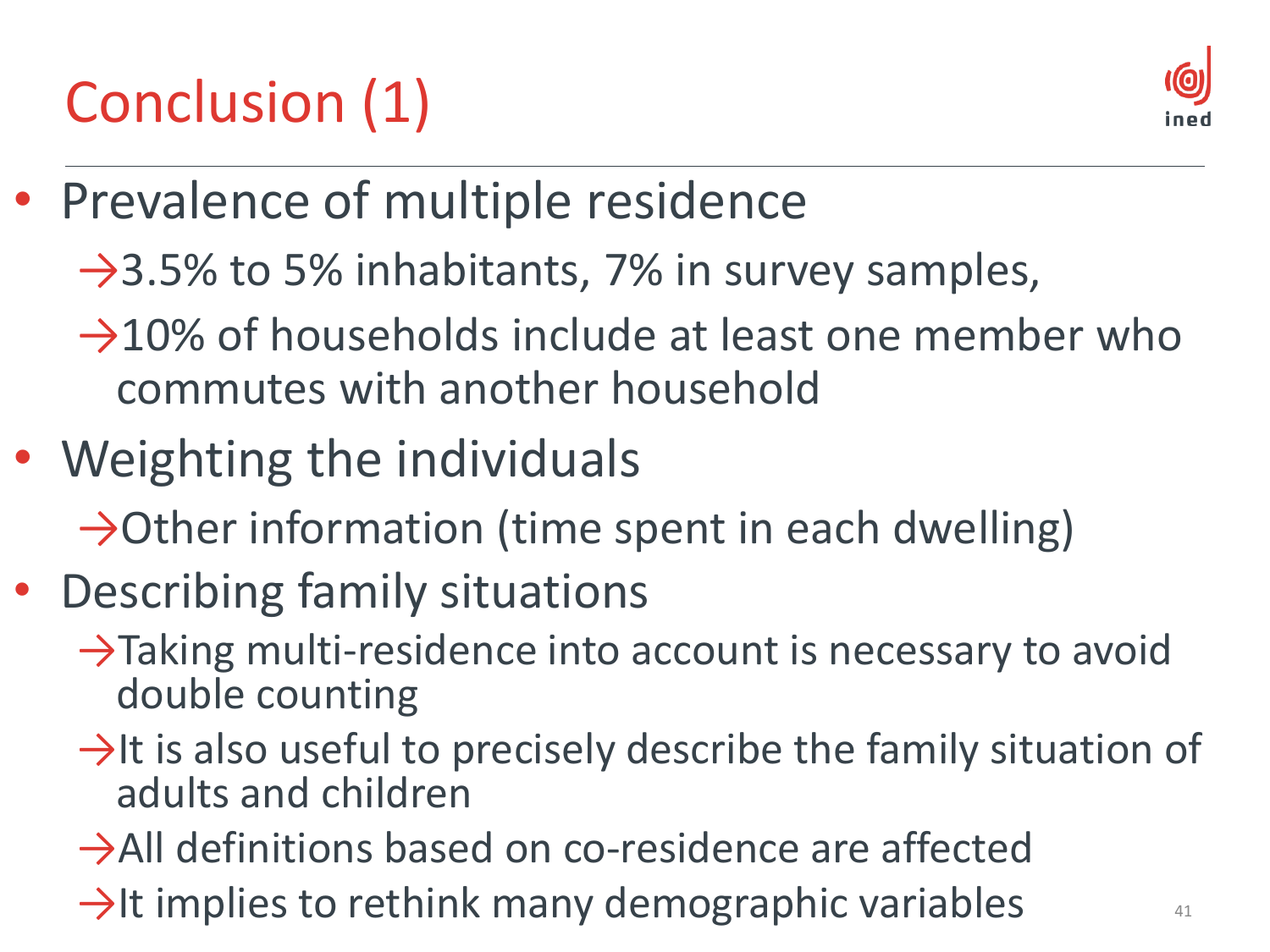## Conclusion (2)



- It may also change households characteristics
	- $\rightarrow$ Household size, standard of living
	- $\rightarrow$ Standard of living and family type
	- $\rightarrow$ Rules for weighting the consumption units
	- $\rightarrow$ Rules for weighting the income (expenses in the other dwelling)
	- $\rightarrow$ One issue among others (imputed rents, other measures of wealth, etc.)
- A large improvement in French surveys since 2004 →EU-SILC (panel), many surveys by INSEE  $\rightarrow$ And a test within the 2011 French census
- **Data are available for international comparisons!**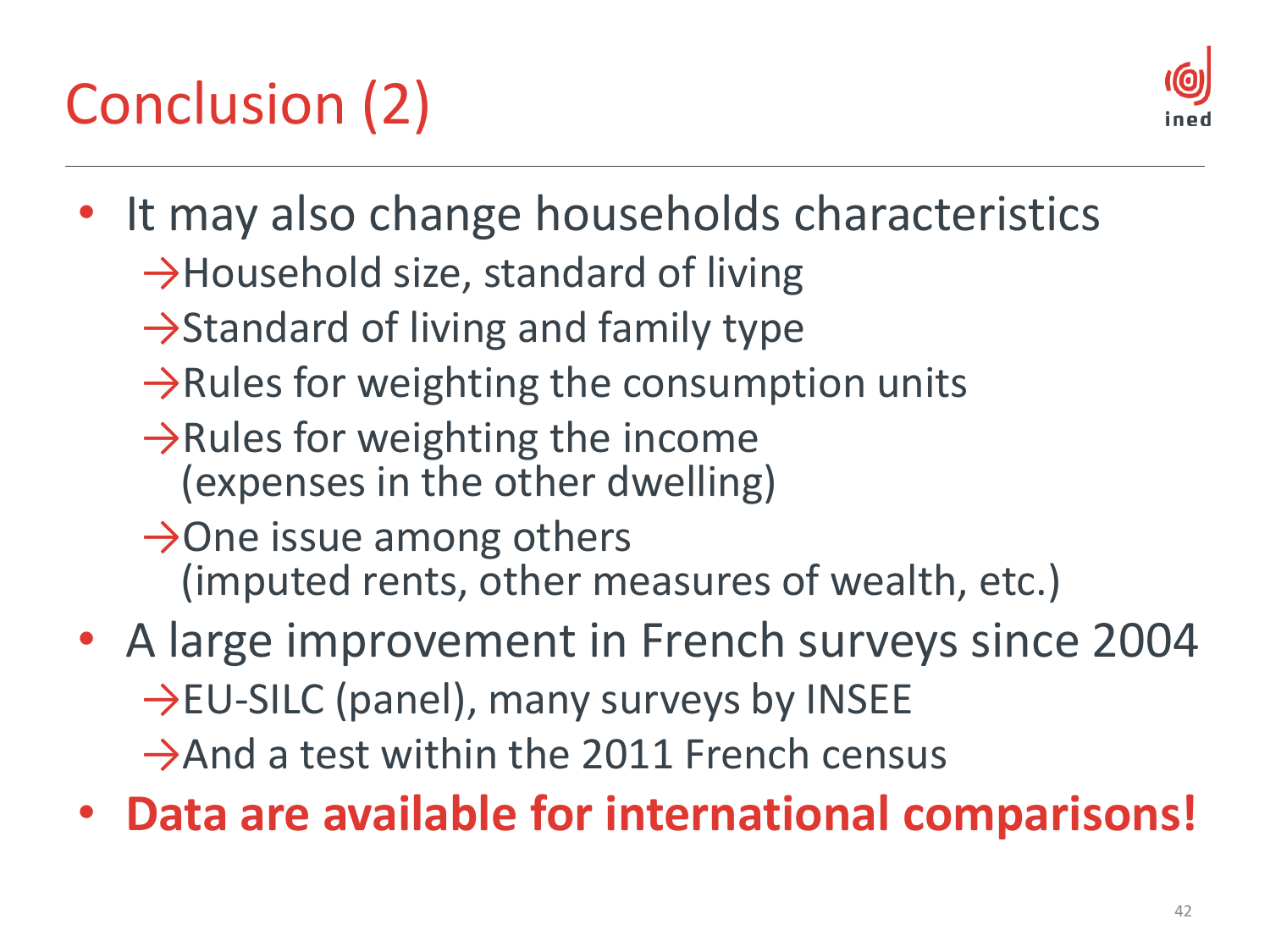# References (1/2)



- Multiple residence of children and adults in France and Australia
	- $\rightarrow$  Toulemon Laurent, Pennec Sophie, 2010, "Multi-residence in France and Australia: Why count them? What is at stake? Double counting and actual family situations", *Demographic Research* 23(1): 1-40. <http://www.demographic-research.org/volumes/vol23/1/>
- Transitions into and out of situations of commuting between households
	- $\rightarrow$  Toulemon Laurent, Pennec Sophie, 2009, "Two-home adults and children: longlasting or transitory family situation? The case of France". Communication à la séance Session 501, Unions, families and households, XXVI IUSSP International Population Conference, Marrakech, 27 September – 2 October 2009, 39 pages, <http://iussp2009.princeton.edu/download.aspx?submissionId=93441>
- Questions on multiple residences in European censuses
	- → Toulemon Laurent, 2010, "Commuters between households", Chapter 2 *in* Freguja Ch. Valente P. (eds.), *Measurement of different emerging forms of households and families. Report by the Task Force on Families and Households*, UN-ECE – Eurostat, Conference of European Statisticians, p. 24-43. <http://www.unece.org/stats/documents/ece/ces/2010/47.e.pdf>